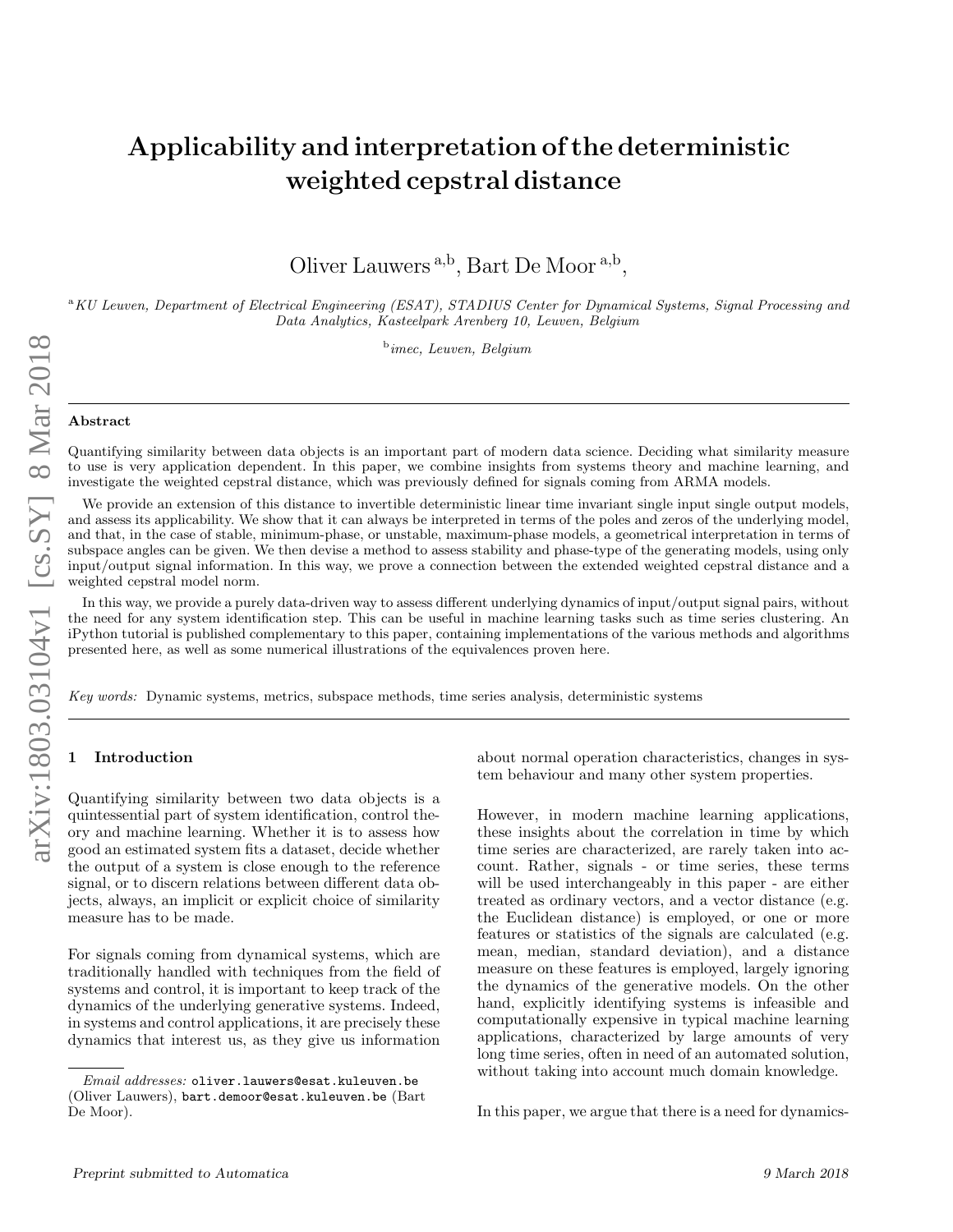based distance measures in machine learning applications in general and time series clustering specifically. We then look at one such measure, the weighted cepstral measure [\[2,](#page-12-0) [3,](#page-12-1) [8,](#page-13-0) [10,](#page-13-1) [17\]](#page-13-2), which was previously and up to now only defined for signals generated by ARMA models, driven by white noise inputs. It is used in various clustering and classification tasks, such as human activity recogniton [\[6,](#page-13-3) [15\]](#page-13-4), dynamic texture recognition [\[21,](#page-13-5) [24\]](#page-13-6) and structural damage identification [\[25\]](#page-13-7).

The main contributions of this paper are:

- We extend the weighted cepstral distance to general invertible deterministic linear time invariant (LTI) single input single output (SISO) systems.
- We extend the distance measure to signals coming from unstable, maximum-phase systems.
- We prove that these extensions can still be interpreted geometrically with the notion of subspace angles, and system theoretically in terms of poles and zeros of the generative models. This links the weighted cepstral distance to the weighted cepstral norm.
- We interpret the distance in terms of poles and zeros for systems with a mixture of stable and unstable poles and/or minimum and maximum-phase zeros. The interpretation in terms of subspace angles is lacking in this case.
- We provide a purely data-driven way to assess whether a signal comes from a completely minimumphase/stable, a completely maximum-phase/unstable, or a mixed model, by employing what is known as the complex cepstrum.

This paper is organised as follows. In Section 2, we discuss an example of a machine learning task that is critically dependent on by the distance measure considered: clustering time series. In Section 3, we introduce some notation and define some notions we will use throughout. Section 4 gives a motivating example of how taking into account underlying dynamics can be critical in a clustering problem. This then leads us to consider a model norm, the weighted cepstral distance, in Section 5, connecting it to a time series distance at the end of that Section. We explain why we need to assess whether systems are minimum, maximum or mixed-phase. Section 6 introduces a novel data-driven approach to asses the phasetype of the underlying model based on input/output signals. The paper is accompanied by an  $iPython\ notebook\ tutorial^1$  $iPython\ notebook\ tutorial^1$ , results of which are briefly discussed in Section 7. Conclusions and future paths of research can be found in Section 8. The Appendices contain some computational and theoretical details of the implementation of the different methods, and the proofs of the several equivalences.

# 2 Clustering signals

Clustering signals is the (unsupervised) task of finding groups of similar time series in a dataset, and is an important topic in contemporary machine learning. Traditional clustering methods for other types of data do not carry over trivially, as signal datasets typically are highdimensional, and temporal correlations both between signals and within signals need to be taken into account when clustering.

Time series clustering algorithms consist of three main components:

- a similarity measure based on relevant features of the data,
- a clustering scheme.
- a way to evaluate the clustering results.

While the latter two might carry over from other data types, or can be generic across applications, the notion of similarity depends critically on the specific problem at hand.

From the point of view of systems and control theory, we often are interested in the dynamics underlying the signal, and not so much in the specific shape of the signal. If we had access to the generating model, we could calculate distances based on model norms, such as the  $H_2$  or  $H_{\infty}$  norms, which explicitly takes into account the model dynamics. However, when only input and output signals are accessible, we resort to distance measures that can be calculated from the raw data alone, or explicitly identify a model of the system, which can be computationally expensive and typically requires quite some user expertise and intervention (some norms, such as the  $H_2$  norm and the weighted cepstral norm, can be calculated from input/output signals, and as such do not require this step). In practice, the problem is often not given much attention and off-the-shelf distance measures that are sometimes ill-suited to handle the application at hand are used, such as shape-based distances, like the Euclidean distance (see [\[20\]](#page-13-8) for a discussion).

To avoid the latter, we are thus interested in distances based on model norms that can be calculated from raw data, in an automated way (without user chosen design parameters, model order estimation, ...). One such distance is the weighted cepstral distance [\[2,](#page-12-0) [3,](#page-12-1) [8,](#page-13-0) [10,](#page-13-1) [17\]](#page-13-2), which was proven to be a model norm in the case of data generated by ARMA models. We will formally introduce the data type we handle in Section 3, as well as the weighted cepstral distance. We proceed to illustrate why it is useful in systems and control theory with a motivating example in Section 4.

<span id="page-1-0"></span><sup>1</sup> https://github.com/Olauwers/Applicability-andinterpretation-of-the-deterministic-weighted-cepstraldistance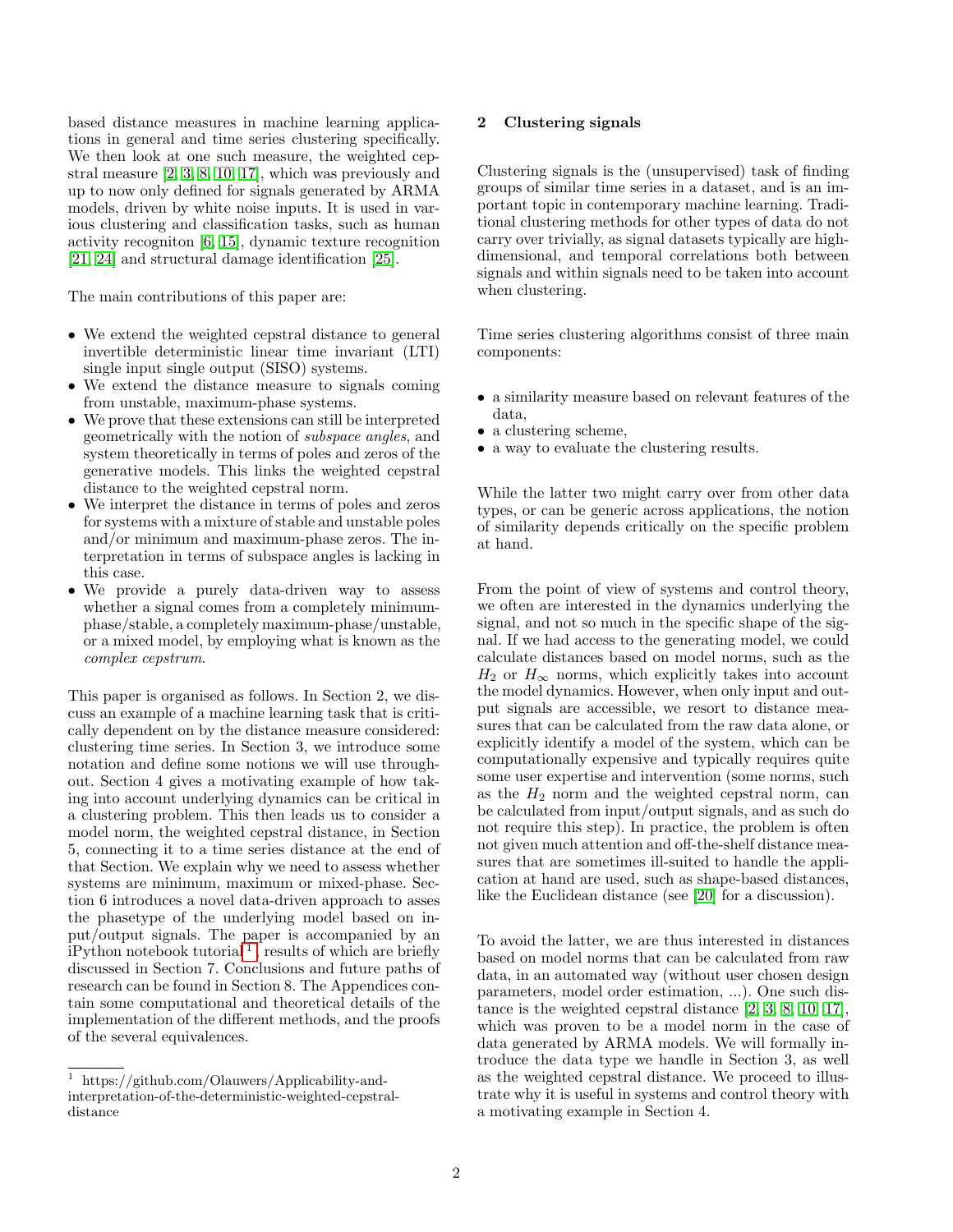## 3 Notation and definitions

In this Section, we first introduce some general definitions and notation, then discuss the cepstrum. Afterwards, we introduce the notion of subspace angles, and we end the Section by introducing some distance measures.

## 3.1 General notation

Define  $y$  to be an *output signal*, which is the output of a system driven by the *input signal u.*  $y(k)$  is then the value of the output signal at *timepoint*  $k$ , and similarly for  $u(k)$ . Both signals y and u are of length N. The output signal is generated by a Linear Time Invariant (LTI) Single-Input Single-Output (SISO) dynamical system, of which the dynamics can be described by the *state-space* model

$$
\begin{cases} x(k+1) = Ax(k) + Bu(k) \\ y(k) = Cx(k) + Du(k) \end{cases}
$$
\n
$$
(1)
$$

with  $x(k) \in \mathbb{R}^n$  the *states* of the model and A, B, C and D system matrices of appropriate dimensions. We assume this model is invertible. Furthermore, we define for every state-space model an observability matrix  $\Gamma_j$ as

$$
\Gamma_j = \left( C \ C A \ C A^2 \ \cdots \ C A^{j-1} \right)^{\mathsf{T}},\tag{2}
$$

where the A and C matrix are the matrices from Equation (1), and  $\cdot^{\intercal}$  denotes the transpose.

Taking the z-transform of the signal, the relation between the input and output becomes, assuming  $x(0) = 0$ , (in *frequency domain*, denoted with the variable  $z$ )

$$
Y(z) = H(z)U(z),\tag{3}
$$

with  $H(z)$  the *transfer function* of the system, written in terms of system matrices as

$$
H(z) = D + C (z\mathbb{1} - A)^{-1} B.
$$
 (4)

For a SISO LTI system, the transfer function is a rational function in z, with both numerator and denominator a polynomial. We can express such a system as

$$
Y(z) = \frac{b(z)d(z)}{a(z)c(z)}U(z).
$$
 (5)

Here, the polynomial  $b(z)$  has roots of a magnitude smaller than 1 (called the *minimum-phase zeros*, denoted by  $\beta_i$ , the polynomial  $d(z)$  has roots of magnitude greater than 1 (*maximum-phase zeros*,  $\delta_i$ ). Similarly, the polynomial  $a(z)$  in the denominator has roots of magnitude smaller than 1 (stable poles,  $\alpha_i$ ) and  $c(z)$  has roots of magnitude greater than 1 (*unstable poles*,  $\gamma_i$ ).<sup>[2](#page-2-0)</sup>

Written out in terms of poles and zeros, the transfer function becomes

$$
H(z) = g \frac{\prod_{j=1}^{q} (1 - \beta_j z^{-1}) \prod_{j=1}^{r} (1 - \delta_j z^{-1})}{\prod_{j=1}^{p} (1 - \alpha_j z^{-1}) \prod_{j=1}^{s} (1 - \gamma_j z^{-1})}, \quad (6)
$$

where  $q, r, p, s$  denote the degree of the corresponding polynomial of the respective types of zeros and poles and  $q$  is a constant factor called the *gain* of the transfer function.

The power spectrum of the system with transfer function  $H$  is defined as

$$
\Phi_h(e^{i\omega}) = H(e^{i\omega})\overline{H(e^{i\omega})} = |H(e^{i\omega})|^2, \qquad (7)
$$

and similarly for  $\Phi_y$ , the power spectrum of the output, and  $\Phi_u$ , for the input. Here the overbar denotes the complex conjugate, i the imaginary unit and  $|\cdot|$  denotes magnitude. A property of the power spectrum is that  $\Phi_h(z) \geq 0$ ,  $\forall z \in e^{i\omega}$ . Furthermore, we have from Equation (3) that

$$
\Phi_y(e^{i\omega}) = \Phi_h(e^{i\omega})\Phi_u(e^{i\omega})\tag{8}
$$

The assumption of invertibility of the system amounts to assuming  $D \neq 0$  in Equation (1). The equivalent of Equation (1) for the inverse system is then given by

$$
\begin{cases} x(k+1) = (A - BD^{-1}C) x(k) + BD^{-1} y(k) \\ u(k) = -D^{-1}Cx(k) + D^{-1} y(k) \end{cases} (9)
$$

The corresponding transfer function of the inverse system can be written respectively in terms of system matrices and pole and zero polynomials as

$$
H^{-1}(z)
$$
  
=  $D^{-1} - D^{-1}C(z\mathbb{1} - A + BD^{-1}C)^{-1}BD^{-1}$   
=  $\frac{a(z)c(z)}{b(z)d(z)}$ . (10)

From these equations, we can extend all definitions in this section to the inverse system.

<span id="page-2-0"></span> $2$  We assume, throughout the paper, that there are no poles

or zeros exactly on the unit circle (i.e. for  $z = e^{i\omega}$ , with i the imaginary unit). Since, in the discrete frequency domain, we evaluate at the unit circle, not all notions introduced here will be defined for systems with poles or zeros on that circle. The cepstrum, for example, is not well defined there. These cases will therefore not be considered here. For a discussion on how to deal with these kinds of roots, see [\[18\]](#page-13-9).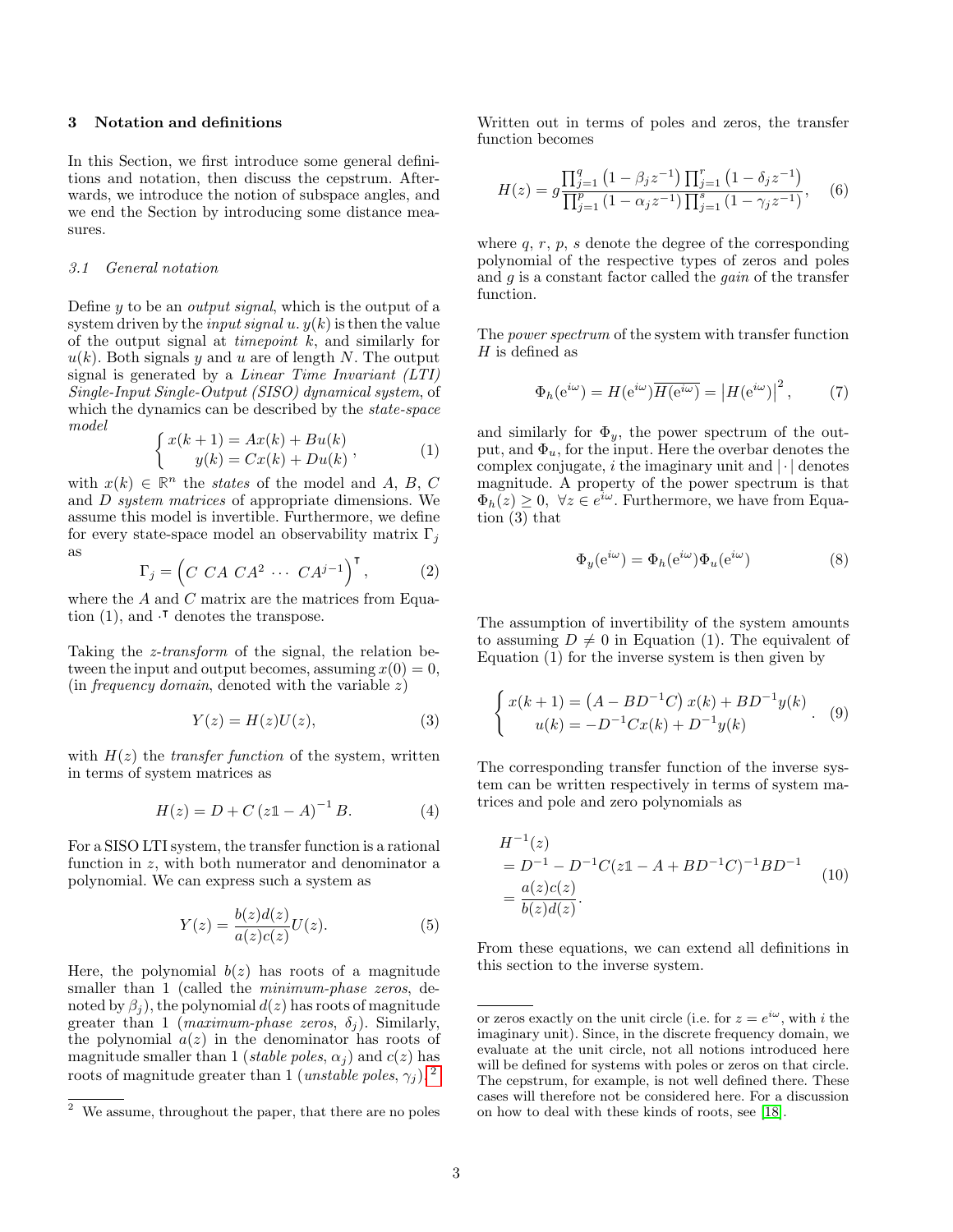#### 3.2 Cepstrum

Denoting the *inverse Fourier transform* as  $\mathcal{F}^{-1}$ , the power cepstrum <sup>[3](#page-3-0)</sup>  $c_h$ , of a transfer function  $H(z)$  is written as

$$
c_h(k) = \mathcal{F}^{-1}(\log \Phi_h(e^{i\omega})),\tag{11}
$$

again adopting similar definitions for  $c_y$  and  $c_u$ , the power cepstra of respectively output and input.

The rationale behind employing the power cepstrum in signal processing stems from a subfield called homomorphic signal processing [\[18\]](#page-13-9), where the objective is to simplify complicated multiplicative operators (such as convolutions). As we can see from Equation (11), the convolution from time domain changes into a multiplication by virtue of the property in Equation (8). The logarithm takes this multiplication to an addition. Finally, the inverse Fourier transform is applied to convert the problem back to (a transformation of) time domain. This type of analysis is often referred to as quefrency alanysis [\[4\]](#page-12-2).

Starting from equation (6), we can express the power cepstrum  $c_h(k)$  as (see Appendix A.1 for a derivation)

$$
c_h(k) = \sum_{j=1}^p \frac{\alpha_j^{|k|}}{|k|} + \sum_{j=1}^s \frac{\gamma_j^{-|k|}}{|k|} - \sum_{j=1}^q \frac{\beta_j^{|k|}}{|k|} - \sum_{j=1}^r \frac{\delta_j^{-|k|}}{|k|} \quad \forall k \neq 0,
$$
 (12)

and

$$
c_h(0) = g',\tag{13}
$$

which is a combination of the gain of equation (6) and some rest terms coming from the maximum-phase zeros and unstable poles. This term is not too important for our purposes, and we will omit futher discussion. The interested reader is referred to [\[18\]](#page-13-9). Note that the poles and zeros of magnitude greater than 1 appear as their inverse. To see why this is so, we refer to Appendix A.1.

As an aside, we can (partly) give an interpretation of these cepstrum coefficients in terms of system matrices. Indeed, note that in the minimum-phase, stable case, the poles of a model are the eigenvalues of the A-matrix in state space representation  $(Equation (1))$ . The zeros are the poles of the inverse model (Equation (9)), and therefore the eigenvalues of  $A-BD^{-1}C$ . All these eigenvalues are, of course, of magnitude smaller than 1.

We can then write, using only the  $\alpha_i$ 's and  $\beta_i$ 's in Equation (12) (i.e., the breakpoints with magnitude smaller than 1),

$$
c_h(k) = \text{tr}\left\{\frac{A^k}{k}\right\} - \text{tr}\left\{\frac{\left(A - BD^{-1}C\right)^k}{k}\right\},\qquad(14)
$$

where  $\text{tr}\{\cdot\}$  denotes the trace of a matrix.

We now have a simple relation for the cepstrum coefficients:

$$
c_h(k) = c_y(k) - c_u(k) \quad \forall k,
$$
\n(15)

which allows us to compute the cepstrum coefficients of the transfer functions from the input-output signal pair alone. In principle, the power cepstrum can be calculated from input/output data and then related via (12) to poles and zeros of the underlying LTI system.

In analogy to the power cepstrum, we denote the complex cepstrum<sup>[4](#page-3-1)</sup> of a transfer function by  $\hat{c}_h$ , and write

$$
\hat{c}_h = \mathcal{Z}^{-1}(\log H(z)),\tag{16}
$$

where  $\mathcal{Z}^{-1}$  denotes the *inverse z-transform*.

A similar derivation as the one for the power cepstrum results in

$$
\hat{c}_h(k) = \begin{cases}\n\sum_{j=1}^p \frac{\alpha_j^k}{k} - \sum_{j=1}^q \frac{\beta_j^k}{k} & \forall k > 0 \\
\log(g') & k = 0. \\
-\sum_{j=1}^s \frac{\gamma_j^k}{k} + \sum_{j=1}^r \frac{\delta_j^k}{k} & \forall k < 0\n\end{cases}
$$
\n(17)

We provide a detailed description on how to numerically compute the power and complex cepstra in Appendix A.

# 3.3 Subspace angles

Principal angles are generalizations of angles between vectors, and describe angles between given subspaces of a vector space, going back to Jordan [\[12\]](#page-13-10), Hotelling [\[11\]](#page-13-11) and Akaike [\[1\]](#page-12-3). Figure 1 shows a visualisation of these angles, along with a short description of how to obtain them. They are defined iteratively as follows.

<span id="page-3-0"></span> $^3\,$  The terminology power spectrum stems from the fact that it is based on the power spectrum. A different notion, called complex cepstrum, will be introduced later on. We will use the terms power cepstrum and cepstrum interchangeably. When we refer to the complex cepstrum, we will always write it out explicitly.

<span id="page-3-1"></span><sup>4</sup> Note that the term complex cepstrum is a bit of a misnomer, as the complex cepstrum coefficients of a real signal are real. The name stems from the fact that in the complex cepstrum, information on the phase of the system is retained, which is not the case in the power cepstrum, as poles and zeros of magnitude greater than 1 appear as their inverses in Equation (12).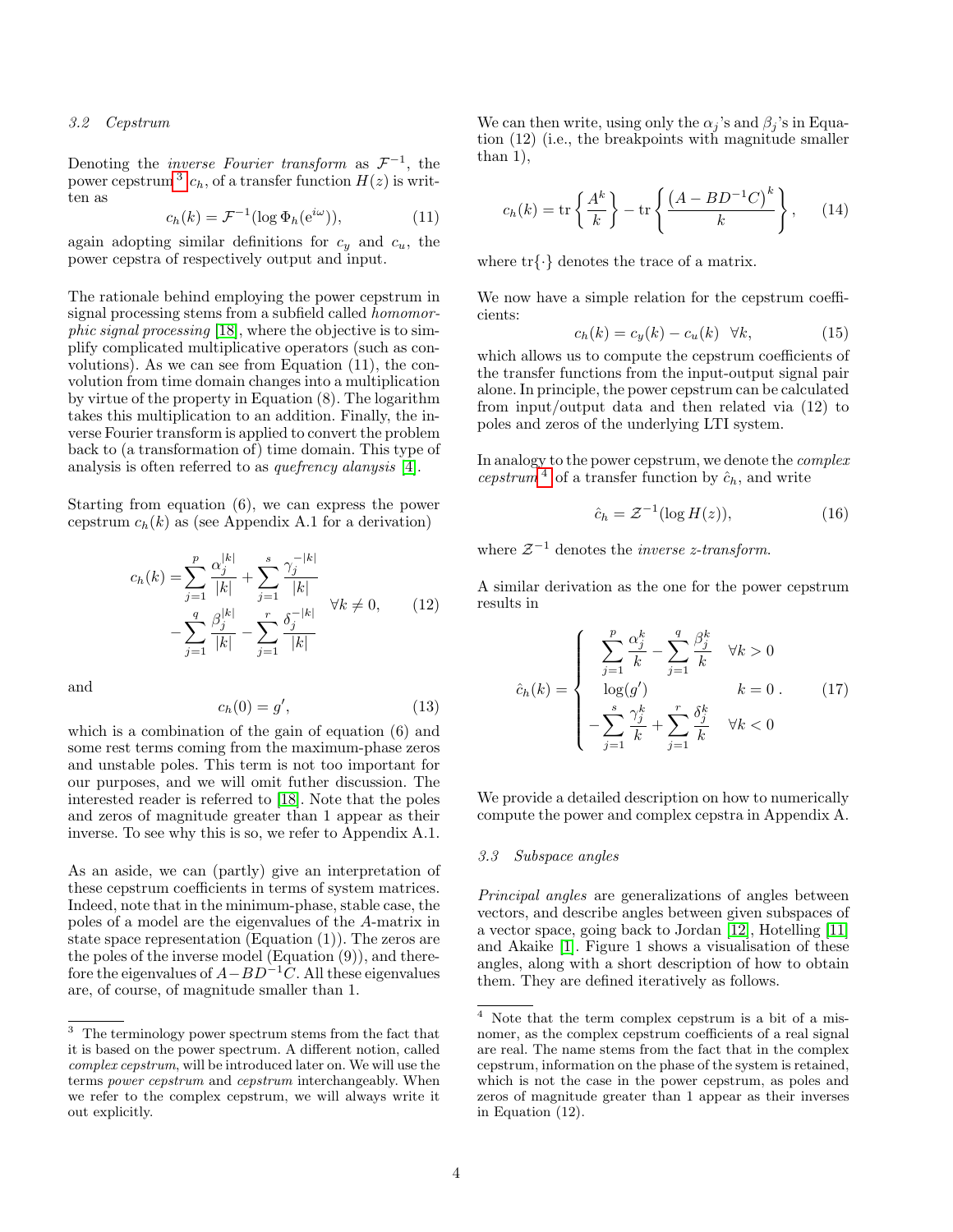

Fig. 1. Given two subspaces  $V$  and  $W$ , we calculate the angles between them by first choosing unit vectors, called principal directions,  $\overline{v_1} \in V$  and  $\overline{w_1} \in W$ , such that  $\theta_1 = \angle(\overline{v_1}, \overline{w_1}),$ the angle between the two vectors, is minimised (in this case, it is 0). We then iteratively find new principal directions  $\overrightarrow{v_i} \in V$  and  $\overrightarrow{w_i} \in W$  in V and W, perpendicular to all previous principal directions, such that the angle  $\theta_i = \angle(\overrightarrow{v_i}, \overrightarrow{w_i})$ between them is minimised. These angles  $\theta_i$  are the principal angles between subspaces  $V$  and  $W$  and can be calculated in general from an eigenvalue problem.

Denote the principal angles between two subspaces, V and W, by  $\theta_k$ , with k the dimension of the smallest subspace. Take unit vectors,  $\overrightarrow{v} \in V$  and  $\overrightarrow{w} \in W$ . We then define recursively the angles  $\theta_k$  as

$$
\cos(\theta_k) = \begin{array}{ll}\n\text{maximize} & \overrightarrow{v} \cdot \overrightarrow{w} \\
\overrightarrow{v} \in V, \overrightarrow{w} \in W \\
\text{subject to} & ||\overrightarrow{v}|| = ||\overrightarrow{w}|| = 1, \\
\overrightarrow{v} \cdot \overrightarrow{v_i} = 0 \quad \forall i < k, \\
\overrightarrow{w} \cdot \overrightarrow{w_i} = 0 \quad \forall i < k.\n\end{array} \tag{18}
$$

The  $v_i$  and  $w_i$  found this way are called *principal direc*tions.

These principal angles give a measure of (dis)similarity between subspaces. The smaller the angles, the more similar or *closer* the subspaces are. If all principle angles were right angles, all principal directions would be perpendicular to each other, and there would be no shared dimensions in the subspaces.

As shown in [\[8,](#page-13-0) [9,](#page-13-12) [22\]](#page-13-13), the squared cosines of the principal angles and the principal directions between the column spaces of two full rank matrices  $A \in \mathbb{R}^{m \times}$  and  $B \in \mathbb{R}^{m \times}$  $\mathbb{R}^{m \times}$  can be calculated from the symmetric generalized

eigenvalue problem

$$
\begin{pmatrix} 0 & A^{\mathsf{T}}B \\ B^{\mathsf{T}}A & 0 \end{pmatrix} \begin{pmatrix} x \\ y \end{pmatrix} = \lambda \begin{pmatrix} A^{\mathsf{T}}A & 0 \\ 0 & B^{\mathsf{T}}B \end{pmatrix} \begin{pmatrix} x \\ y \end{pmatrix}, \quad (19)
$$

subject to  $x^{\dagger} A^{\dagger} A x = 1$  and  $y^{\dagger} B^{\dagger} B y = 1$ . The solutions  $\lambda_i$  of this eigenvalue problem are the cosines of the principal angles  $\theta_i$  between the column spaces of A and B.

From here, one can show that

$$
\cos^2 \theta_i = \lambda_i \left( (A^{\mathsf{T}} A)^{-1} A^{\mathsf{T}} B (B^{\mathsf{T}} B)^{-1} B^{\mathsf{T}} A \right), \qquad (20)
$$

where  $\lambda_i(\cdot)$  denotes the *i*-th eigenvalue of the expression between brackets.

The *subspace angles* between two models,  $M_1$  and  $M_2$ are defined as the principal angles between the column spaces of the following infinite observability matrices:

$$
[M_1 \triangleleft M_2] =
$$

$$
[(\Gamma_{\infty} (M_1) \Gamma_{\infty} (M_2^{-1})) \triangleleft (\Gamma_{\infty} (M_2) \Gamma_{\infty} (M_1^{-1}))]
$$
<sup>(21)</sup>

where  $M^{-1}$  denotes the inverse of model M.

# 3.4 Distance measures

We now formally introduce two distance measures:

Euclidean distance The Euclidean distance is based on the well-known  $l_2$ -norm, and given by

$$
d_e(y_1, y_2) = \sqrt{\sum_{k=0}^{N} (y_1(k) - y_2(k))^2}.
$$
 (22)

This distance is purely based on the shape of the particular signal, not on its underlying dynamics, and thus not appropriate for solving problems were these dynamics are the most important factor. [5](#page-4-0) This is not a criticism against the Euclidean distance, only a statement about its application domain.

Cosine similarity The cosine similarity gives the cosine of the angle,  $\theta$ , between two vectors, i.e.

$$
d_{\theta}(y_1, y_2) = \cos(\theta)
$$
  
= 
$$
\frac{\sum_{k=0}^{N} y_1(k) y_2(k)}{\sqrt{\sum_{k=0}^{N} y_1^2(k)} \sqrt{\sum_{k=0}^{N} y_2^2(k)}}.
$$
 (23)

<span id="page-4-0"></span><sup>5</sup> Note that there is no clear way to take into account the inputs in this distance. Naive approaches like including a term with the euclidean distance between input signals did not change the conclusions presented in this paper. We therefore omit this matter in the rest of our discussion.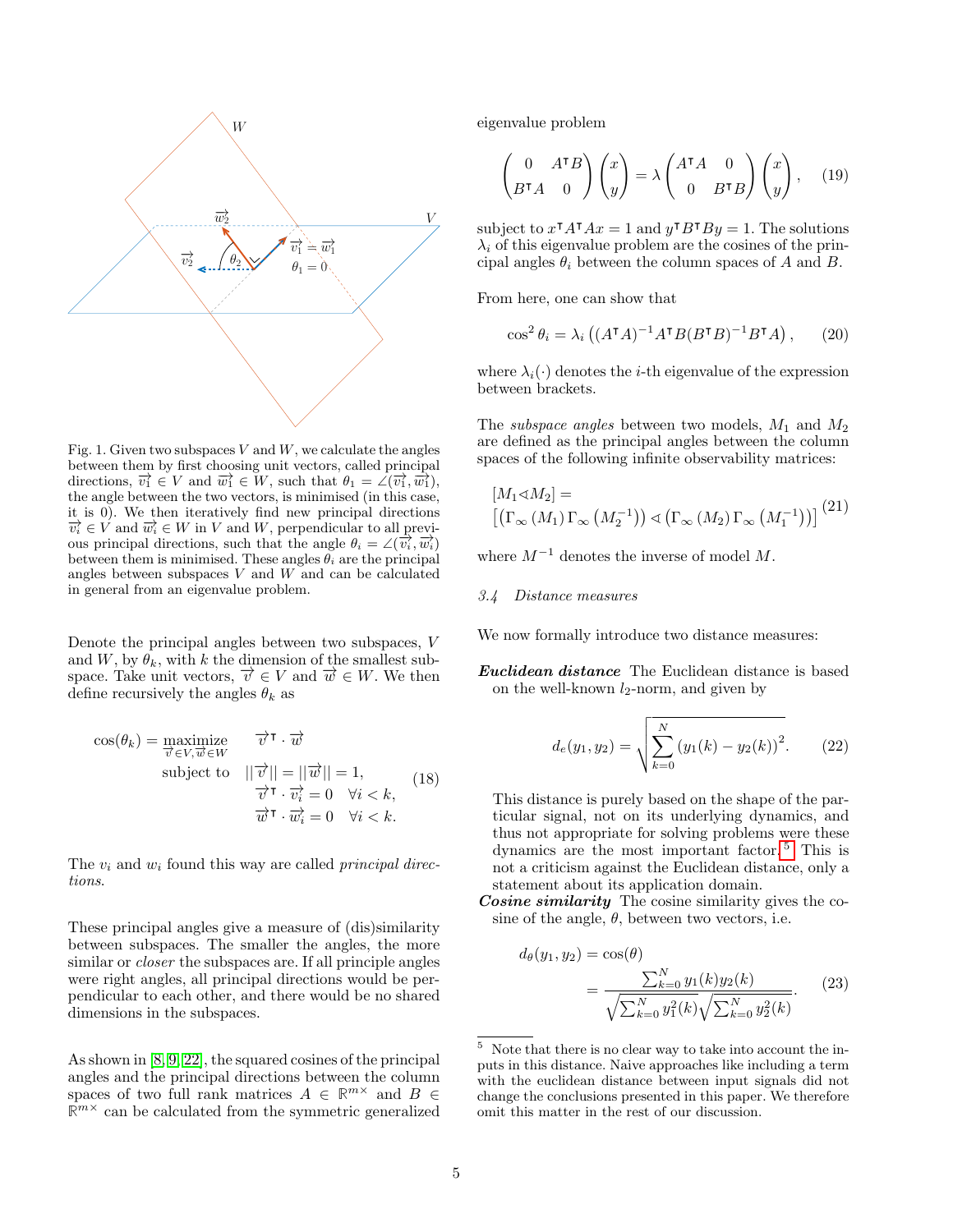This similarity interprets the time series  $y_1$  and  $y_2$ as vectors, and calculates the angle between them. It then returns the cosine of this angle. Note that this is not, strictly speaking, a distance measure, as two orthogonal vectors, which are far apart, will return a right angle, and a cosine of 0. A proper distance would only return a value of 0 for identical objects. It is, however, a *similarity* measure, and one could define a distance by transforming the end result. We will, however, not do so here, but rather continue with the similarity measure with the understanding that  $d_{\theta} = 0$  means the two objects are far away from each other, and  $d_{\theta} = 1$  means two objects are identical to each other (as  $\theta = 0$  in this case).

Weighted power cepstral distance The power cepstral distance is defined in terms of the power cepstrum coefficients of two signals as

$$
d_c(y_1, y_2)^2 = \sum_{k=1}^{\infty} k (c_{h_1}(k) - c_{h_2}(k))^2.
$$
 (24)

From Equation (12), we can see this distance will be related to poles and zeros of the underlying models. This is an indication that the power cepstral distance measures the underlying dynamics of the systems. Indeed, in subsequent Sections, we will show that the power cepstral distance constitutes a model norm and provide a geometrical interpretation for this norm. As can be readily seen from the definition, the zeroth cepstrum coefficients,  $c_{h_1}(0)$  and  $c_{h_2}(0)$  do not contribute to the distance, which is why we can omit a more detailed discussion of this zeroth term.

#### 4 Motivating example



Fig. 2. Three signals that constitute the motivating example: exponentially damped gaussian noise, an exponentially damped  $^6$  $^6$  sine wave at 10 rad/s and an exponentially damped cosine wave at 10 rad/s.

When clustering time series from a systems and control perspective, it is necessary to define a notion of similarity

Table 1

Euclidean, cosine and weighted cepstral distances between the different signals in Figure 2. The sine wave is denoted in the table by sin, the cosine by cos and the Gaussian white noise by Gauss.  $d_e$  denotes the Euclidean distance,  $d_\theta$  denotes the cosine similarity, while  $d_c$  denotes the weighted cepstral distance, as defined in Section 3. The signals were generated from  $t = 0$  to  $t = 11$ , in increments of 0.01. The white noise has a mean of 0 and a standard deviation  $\sigma = 0.7071$ , and was generated in Matlab with the seed of the random number generator set to 1.

|       |                                    | $d(sin, cos)$ $d(sin,Gauss)$ $d(cos,Gauss)$ |                      |
|-------|------------------------------------|---------------------------------------------|----------------------|
| $d_e$ | 664.2                              | 683.9                                       | 702.2                |
|       | $d_{\theta}$   $4.9 \cdot 10^{-3}$ | $-1.5 \cdot 10^{-3}$                        | $-2.8 \cdot 10^{-2}$ |
| $d_c$ | 1.9                                | 116.1                                       | 116.7                |

Table 2

Zeroth, first and second order statistics of the different signals. These statistics of the sine wave, the cosine wave and the random (White) signal, are all very close to each other, making them unsuitable features to devise a distance measure on.

| Median                           | Mean                                               | Standard deviation  |
|----------------------------------|----------------------------------------------------|---------------------|
| Sine $\Big  3.2 \cdot 10^{-2}$   | $1.4 \cdot 10^{-2}$                                | $5.5 \cdot 10^{-1}$ |
| Cosine $\Big  2.6 \cdot 10^{-3}$ | $6.1\cdot10^{-4}$                                  | $5.5 \cdot 10^{-1}$ |
|                                  | White $\Big  2.2 \cdot 10^{-3} -1.4 \cdot 10^{-2}$ | $5.5 \cdot 10^{-1}$ |

that takes into account information about the dynamics of the system. In this section, we present a simple motivating example that shows the need for a model-driven distance measure in systems and control theory.

Suppose we have an exponentially damped sine wave, with a pulsation of 10 rad/s. In our simple example, we have two more signals: an exponentially damped cosine wave, also with a pulsation of 10 rad/s, and an exponentially damped sequence of random numbers. Figure 2 gives part of these signals. Note that there is no input signal provided for these signals, so they are autonomous systems (i.e., the input is a zero signal). A distance measure can then decide which of the latter two signals is most similar to the original sine wave. From a systems and control point of view, it is obvious this would be the cosine wave, as it differs from the original system only in initial state, but not in dynamics. [7](#page-5-1)

As can be seen from Table 1, the Euclidean distance deems the similarity between all pairs of signals to be about the same. This is, of course, to be expected, as all vector pairs constitute orthogonal vector pairs. This is

<span id="page-5-0"></span><sup>6</sup> The damping is the result of the technical consideration that, analytically, the theoretical framework we develop here does not hold for poles and zeros on the unit circle. A slight damping is enough to alleviate this problem.

<span id="page-5-1"></span><sup>7</sup> It is important to note that choosing the right distance measure is very much application-dependent. Other applications might rightly deem the random number sequence to be the most similar one. There is thus not one best notion of distance or similarity, but rather a scale of measures varying in appropriateness for the problem at hand.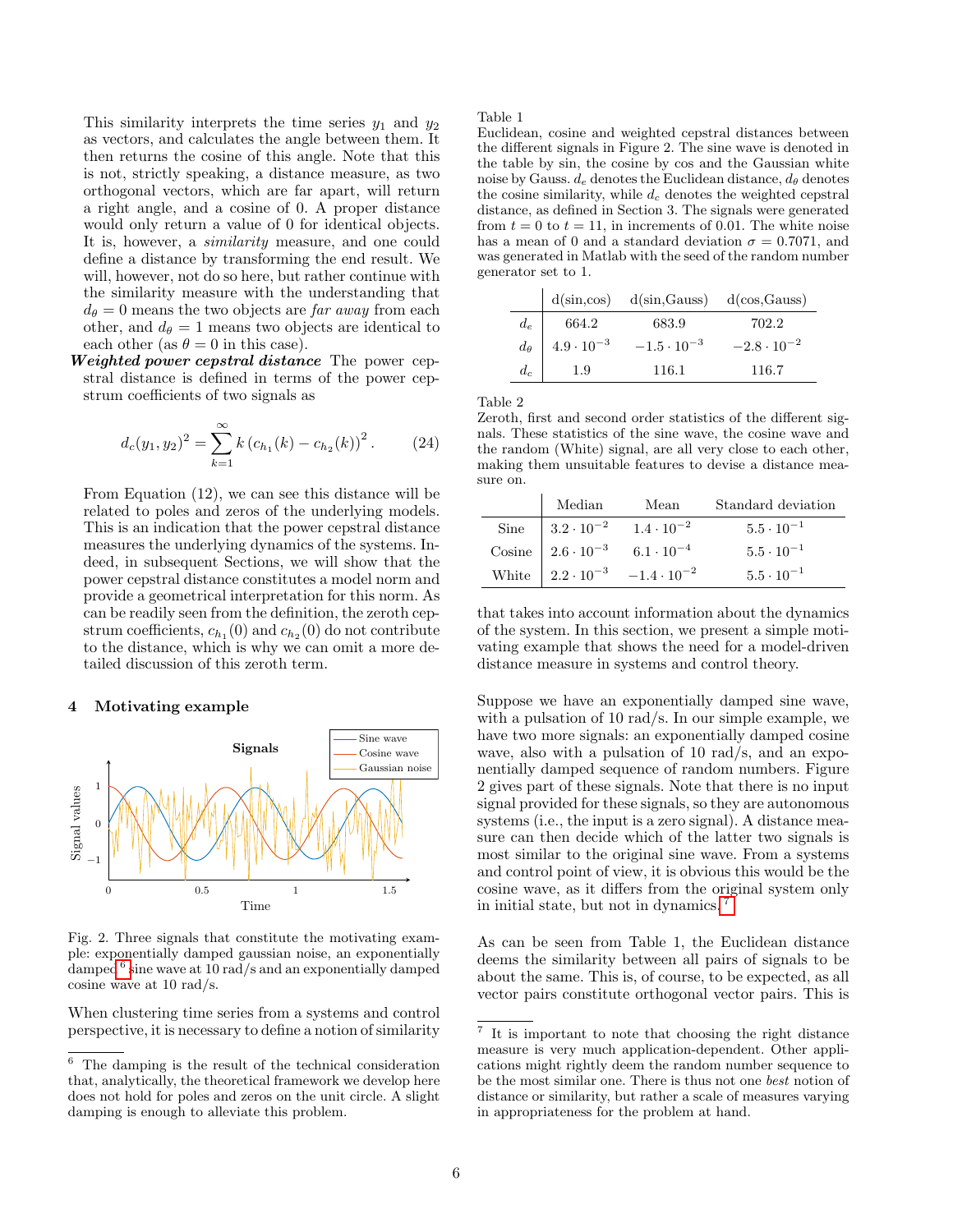not a criticism of the Euclidean distance, but an argument against using it for problems where the underlying dynamics of the signals are critical.

The cosine distance between all signals is about 0. This, again, was to be expected, as sine and cosine constitute orthogonal vectors, and white noise signals are orthogonal to all others.

The weighted cepstral distance, however, correctly identifies the sine and cosine wave as coming from the same model, resulting in a distance close to zero (which would be the analytically expected value; the deviation is the result of the finite length of the series). Furthermore, it recognizes that the sine wave and Gaussian noise are far apart from a dynamical perspective. Interestingly, it returns more or less the same distance for both the sine and cosine wave compared to Gaussian noise, indicating again that it correctly quantifies the difference in dynamics between the signals.

From Table 2, we see that the zeroth, first and second order statistics also do not provide a solution to firmly discern which signal pairs are closest. Again, for all signals, the results are about the same.

Of course, the example here is a toy problem, which can be easily solved by a trivial extension of the Euclidean distance (i.e. time-shifting both signals to minimize the distance between them). However, it does indicate that in systems and control theory, the choice of distance measure should be made with care. A more involved simulation example by the authors can be found in [\[14\]](#page-13-14). If the link between the measure and the underlying dynamics is not clear, the validity and usefulness of the clustering results may be in jeopardy.

In what follows, we will interpret the weighted cepstral distance as a model norm in the case of SISO LTI models with known inputs. We then relate this model to the notion of subspace angles between the models. We prove that the distance is a model norm in both the case of minimum-phase, stable and that of maximum-phase, unstable systems. We show some of the problems that arise in the mixed-phase case and a data-driven test to check the phase-type of the underlying dynamics.

# 5 Cepstral norm

In this Section, we consider the power cepstral distance as a model norm, based on the distance measure in Equation (24),

$$
||H||_c^2 = \sum_{k=1}^{\infty} k (c_h(k))^2.
$$
 (25)

Note that this is not, in fact, a proper model norm. Indeed, it does not take into account information in the zeroth cepstrum coefficient, i.e., information on scale, and only takes into account the power spectrum, which by virtue of Equation  $(7)$ , only takes into account the magnitude of the transfer function, and not it's angular components (which we call phase information). However, it is a norm on the vector space constituted by equivalence classes containing all systems that have the same power spectrum  $(7)$ , up to a difference in gain.

As shown in [\[7\]](#page-13-15), the weighted cepstral norm can be linked to the Hilber-Schmidt-Hankel norm of the (double infinite) Hankel matrix of cepstrum coefficients

$$
C_{h} = \begin{pmatrix} c_{h}(1) & c_{h}(2) & c_{h}(3) & \dots \\ c_{h}(2) & c_{h}(3) & c_{h}(4) & \dots \\ c_{h}(3) & c_{h}(4) & c_{h}(5) & \dots \\ \vdots & \vdots & \vdots & \ddots \end{pmatrix} \in \mathbb{R}^{\infty \times \infty}.
$$
 (26)

The Hilbert-Schmidt norm of  $C_h$  is

$$
||C_h||_{HS}^2 = \text{tr}C_h C_h^{\mathsf{T}} = \sum_{k=1}^{\infty} k (c_h(k))^2, \qquad (27)
$$

which is equal to the norm in Equation (25).

In this section, we will give this norm an interpretation in terms of poles and zeros of the underlying model, and the subspace angles of this model. Given a model M, these subspace angles are defined (see Equation (21)) as

$$
[M \triangleleft M_1] = [\Gamma_{\infty} (M) \triangleleft \Gamma_{\infty} (M^{-1})]. \tag{28}
$$

This is equivalent to the angles between M and a model,  $M_1$ , with the identity function as transfer function. To interpret the norm, we need to consider three different cases:

- minimum-phase, stable systems (i.e. poles and zeros of magnitude smaller than 1),
- maximum-phase, unstable systems (i.e. poles and zeros of magnitude greater than 1),
- the mixed case, with poles and zeros of magnitudes both smaller and greater than 1.

For simplicity, we always assume simple poles and zeros (i.e. multiplicites of 1) in the proofs presented here. Results carry over when this is not the case, but the derivations become much more involved.

This section starts with three Subsections, corresponding to the three different cases. The weighted cepstral distance is interpretable in terms of subspace angles in the minimum and maximum-phase case, but not in the mixed-phase case. A fourth Subsection will provide a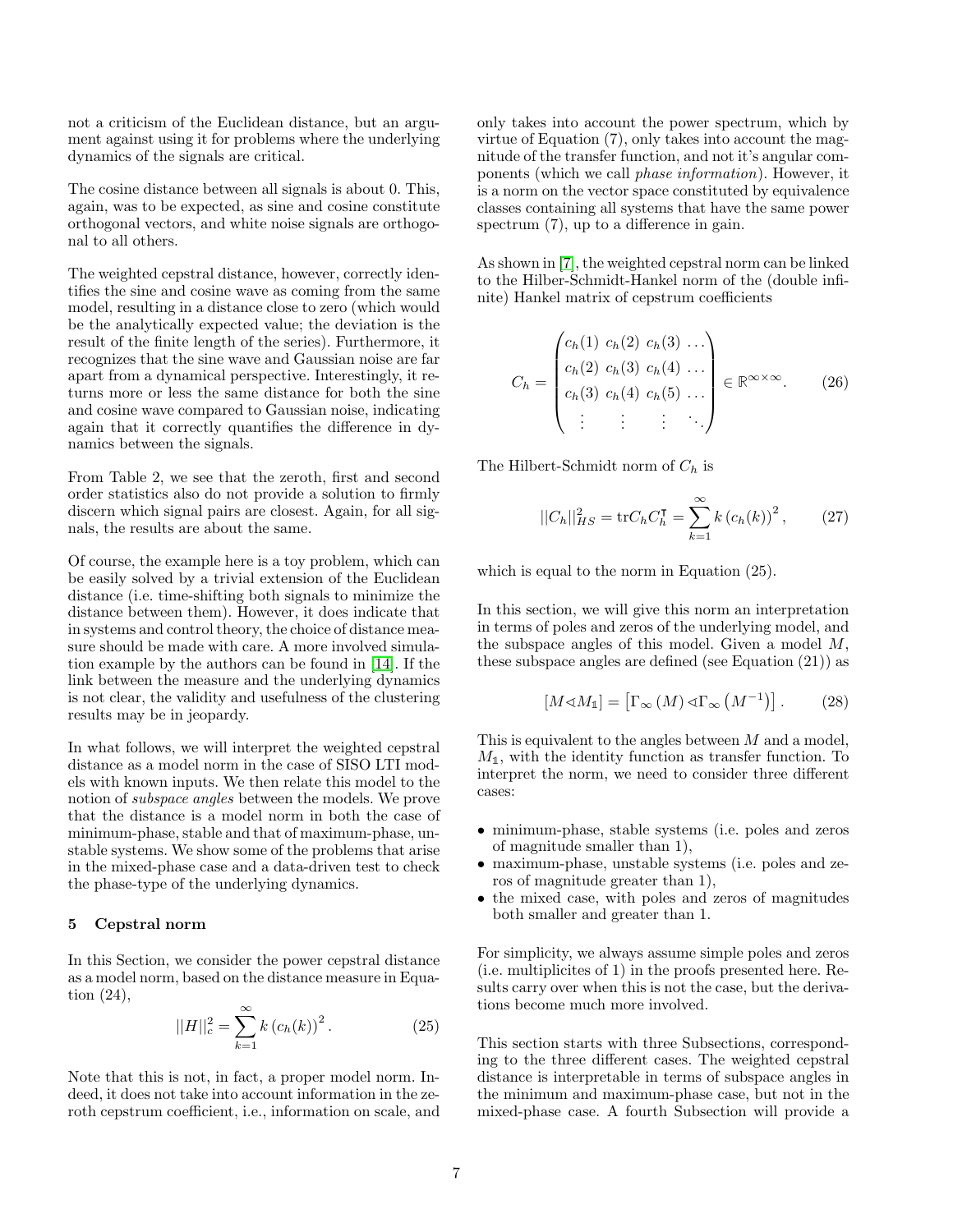link between the weighted cepstral distance from Equation (24) and the norm (25). A method to assess phasetype and stability of a system based on data alone will be provided in Section 6.

#### 5.1 Minimum-phase stable interpretation

In the case of a discrete-time, completely minimumphase and stable deterministic system, we write

$$
Y_{min,s}(z) = \frac{b(z)}{a(z)} U_d(z),\tag{29}
$$

where  $a(z)$  and  $b(z)$  are now polynomials built from respectively stable poles and minimum-phase zeros of the system. This assures that both the model and its inverse are completely stable dynamical systems. All poles and zeros are furthermore assumed to be simple. The subscript in  $U_d$  denotes the fact that we are dealing with deterministic inputs. ARMA-models fit into this case.

# 5.1.1 Cepstral norm

From Equation (12), we can readily see that in this case

$$
c_h(k) = \sum_{j=1}^p \frac{\alpha_j^{|k|}}{|k|} - \sum_{j=1}^q \frac{\beta_j^{|k|}}{|k|} \qquad \forall k \neq 0,
$$
 (30)

and again  $c_h(0) = g'$ . We then derive for the norm in Equation (25),

$$
||H_{min,s}||_{c}^{2} = \sum_{k=1}^{\infty} k (c_{h}(k))^{2}
$$
  
=  $\sum_{k=1}^{\infty} k \left( \sum_{j=1}^{p} \frac{\alpha_{j}^{k}}{k} - \sum_{j=1}^{q} \frac{\beta_{j}^{k}}{k} \right)^{2}$   
=  $\log \frac{\prod_{i=1}^{p} \prod_{j=1}^{q} |1 - \alpha_{i} \bar{\beta}_{j}|^{2}}{\prod_{i,j=1}^{p} (1 - \alpha_{i} \bar{\alpha}_{j}) \prod_{i,j=1}^{q} (1 - \beta_{i} \bar{\beta}_{j})},$  (31)

where the last equality holds true because of the series expansion

$$
\log(1 - x) = -\sum_{k=1}^{\infty} \frac{x^k}{k} \quad \forall |x| < 1. \tag{32}
$$

## 5.1.2 Subspace angles

Now, we show we can also interpret the subspace angles from Equation (21) in terms of poles and zeros of the model. As discussed above Equation (20), these angles are defined between the column spaces of two matrices. We can prove (see Appendix B) that the column space of the observability matrix of the system in Equation (29) can be expressed in terms of the (simple) poles,  $\alpha_i$ of the system, as follows

$$
range(\Gamma_j(M_{min,s}))
$$
\n
$$
= range\begin{pmatrix}\n1 & 1 & \cdots & 1 \\
\alpha_1 & \alpha_2 & \cdots & \alpha_p \\
\alpha_1^2 & \alpha_2^2 & \cdots & \alpha_p^2 \\
\vdots & \vdots & \ddots & \vdots \\
\alpha_1^{j-1} & \alpha_2^{j-1} & \cdots & \alpha_p^{j-1}\n\end{pmatrix},
$$
\n(33)

where  $\Gamma_i (M_{min,s})$  is the infinite observability matrix of the system in Equation (29) truncated at the  $j$ -th term. Analogously, the column space of the inverse of the minimum-phase system can be expressed as

range(
$$
\Gamma_j
$$
 ( $M_{min,s}^{-1}$ ))  
\n
$$
= range \begin{pmatrix}\n1 & 1 & \cdots & 1 \\
\beta_1 & \beta_2 & \cdots & \beta_q \\
\beta_1^2 & \beta_2^2 & \cdots & \beta_q^2 \\
\vdots & \vdots & \ddots & \vdots \\
\beta_1^{j-1} & \beta_2^{j-1} & \cdots & \beta_q^{j-1}\n\end{pmatrix},
$$
\n(34)

where  $\Gamma_j\left(M_{min,s}^{-1}\right)$  is the infinite observability matrix of the inverse system.

Denote the complex conjugate transpose of a matrix with the superscript  $^H$ . We then introduce the notation

$$
P_{(1)(1)} = \Gamma_j^H (M_{min,s}) \Gamma_j (M_{min,s})
$$
  
\n
$$
P_{(1)(-1)} = \Gamma_j^H (M_{min,s}) \Gamma_j (M_{min,s}^{-1})
$$
  
\n
$$
P_{(-1)(1)} = \Gamma_j^H (M_{min,s}^{-1}) \Gamma_j (M_{min,s})
$$
  
\n
$$
P_{(-1)(-1)} = \Gamma_j^H (M_{min,s}^{-1}) \Gamma_j (M_{min,s}^{-1}).
$$
\n(35)

Now, starting from Equation (20), with  $\Gamma_j^H(M_{min,s})$  and  $\Gamma_j\left(M_{min,s}^{-1}\right)$  plugged in for A and B respectively, some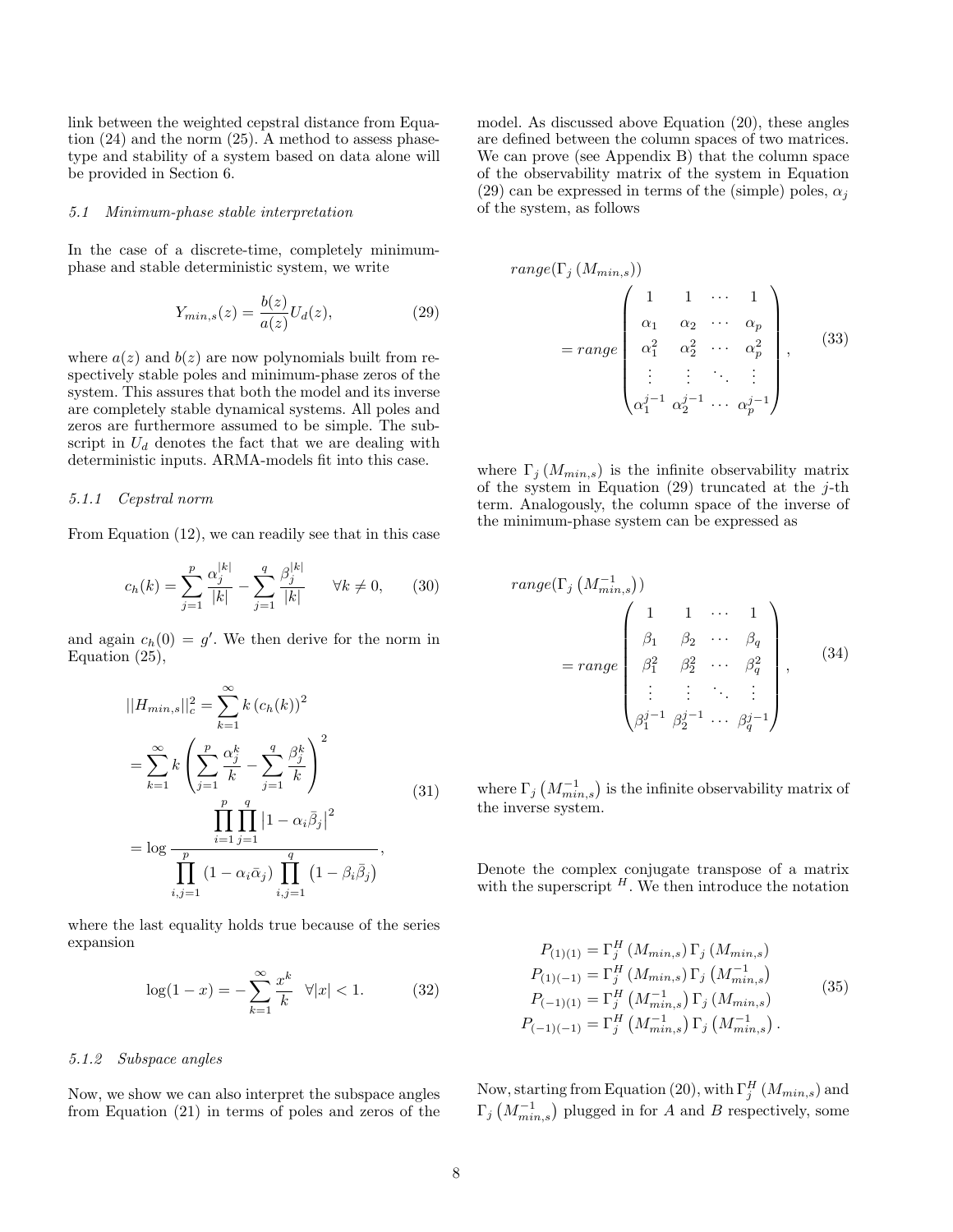algebra easily shows that

$$
\log \prod_{i=1}^{n} \cos^{2} \theta_{i}
$$
\n
$$
= \lim_{j \to \infty} \log \det \left( P_{(1)(1)}^{-1} P_{(1)(-1)} P_{(-1)(-1)}^{-1} P_{(-1)(1)} \right)
$$
\n
$$
\prod_{i,j=1}^{p} (1 - \alpha_{i} \bar{\alpha}_{j}) \prod_{i,j=1}^{q} (1 - \beta_{i} \bar{\beta}_{j})
$$
\n
$$
= \log \frac{\prod_{i=1}^{p} \prod_{j=1}^{q} |1 - \alpha_{i} \bar{\beta}_{j}|^{2}}{\prod_{i=1}^{p} \prod_{j=1}^{q} |1 - \alpha_{i} \bar{\beta}_{j}|^{2}}
$$
\n
$$
= -||H_{min,s}||_{c}^{2}, \qquad (36)
$$

where the  $\theta_i$  denote the subspace angles,  $H_{min,s}$  is the transfer function  $b(z)/a(z)$  from Equation (29) and the last equivalence follows from Equation (31).

We have thus, for the minimum-phase, stable case, interpreted the cepstral norm in terms of subspace angles of the model, connecting them through the poles and zeros of the models. This shows that the cepstral norm is indeed an interpretable model norm.

#### 5.1.3 Stochastic inputs

The stochastic case is a corollary of this result. De Cock and De Moor [\[8,](#page-13-0) [10\]](#page-13-1) define the cepstral norm of a signal y, generated by model  $M$ , with transfer function  $H$ , as

$$
||H||_c^2 = \sum_{k=1}^{\infty} k (c_y(k))^2, \qquad (37)
$$

(compared to our definition in terms of cepstra of the transfer functions in Equation (24)). In the stochastic case, however, the output cepstrum,  $c_y$ , and cepstrum of the transfer function,  $c_h$ , coincide. Indeed, the cepstrum coefficients of a white noise input,  $c_{u_w}(k)$  fulfil the condition that

$$
c_{u_w}(k) = 0, \ \forall k \neq 0,\tag{38}
$$

and they drop out of the expression for the cepstral distance. In this case we then have

$$
c_y(k) = c_h(k), \ \forall k \neq 0,
$$
\n(39)

and the two definitions thus coincide.

#### 5.1.4 Autonomous systems

In the case of an autonomous system (i.e. the sequence  $u(k) = 0$ ,  $\forall k$  in Equation (1)), the same observation as in the previous Subsection can be made, namely

$$
c_y(k) = c_h(k), \ \forall k \neq 0,
$$
\n<sup>(40)</sup>

and the norm can be calculated from the output signal. Autonomous systems have only poles, but the rest of the interpretation remains the same, and we omit the details here. Unstable autonomous systems exist as well, but we will not discuss them in the next Subsection. The results of Subsection 5.2 also apply to this type of system, however.

#### 5.2 Maximum-phase unstable interpretation

In the case of discrete-time, completely maximum-phase and unstable dynamical systems, we assume that for the model

$$
Y_{max,u}(z) = \frac{d(z)}{c(z)} U_d(z),
$$
\n(41)

all zeros and poles that are the roots of polynomials  $d(z)$ and  $c(z)$ , respectively, are unstable. All poles and zeros are assumed simple. Both the system and its inverse are completely unstable.

# 5.2.1 Cepstral norm

Again from Equation (12), we see that in this case

$$
c_h(k) = \sum_{j=1}^s \frac{\bar{\gamma}_j^{-|k|}}{|k|} - \sum_{j=1}^r \frac{\bar{\delta}_j^{-|k|}}{|k|} \qquad \forall k \neq 0,
$$
 (42)

and  $c_h(0) = g'$ . The unstable poles and zeros thus appear as their inverses (see Appendix A.1 to see why this is so). Since these inverted poles and zeros are again of magnitude smaller than 1, we can proceed as in the minimum-phase, stable case. This leads to the following expression for Equation (25):

$$
||H_{max,u}||_c^2 = \sum_{k=1}^{\infty} k (c_h(k))^2
$$
  
= 
$$
\sum_{k=1}^{\infty} k \left( \sum_{j=1}^s \frac{\gamma_j^{-k}}{k} - \sum_{j=1}^r \frac{\delta_j^{-k}}{k} \right) 2
$$
  
= 
$$
\log \frac{\prod_{i=1}^s \prod_{j=1}^r |1 - \gamma_i^{-1} \bar{\delta}_j^{-1}|^2}{\prod_{i,j=1}^s (1 - \gamma_i^{-1} \bar{\gamma}_j^{-1}) \prod_{i,j=1}^r (1 - \delta_i^{-1} \bar{\delta}_j^{-1})},
$$
 (43)

where  $H_{max,u}$  is the transfer function  $d(z)/c(z)$  from Equation (41).

## 5.2.2 Subspace angles

Sending all the poles and zeros of the system to their inverses, amounts to an inversion of the plane with respect to the unit circle. It is a well-known result from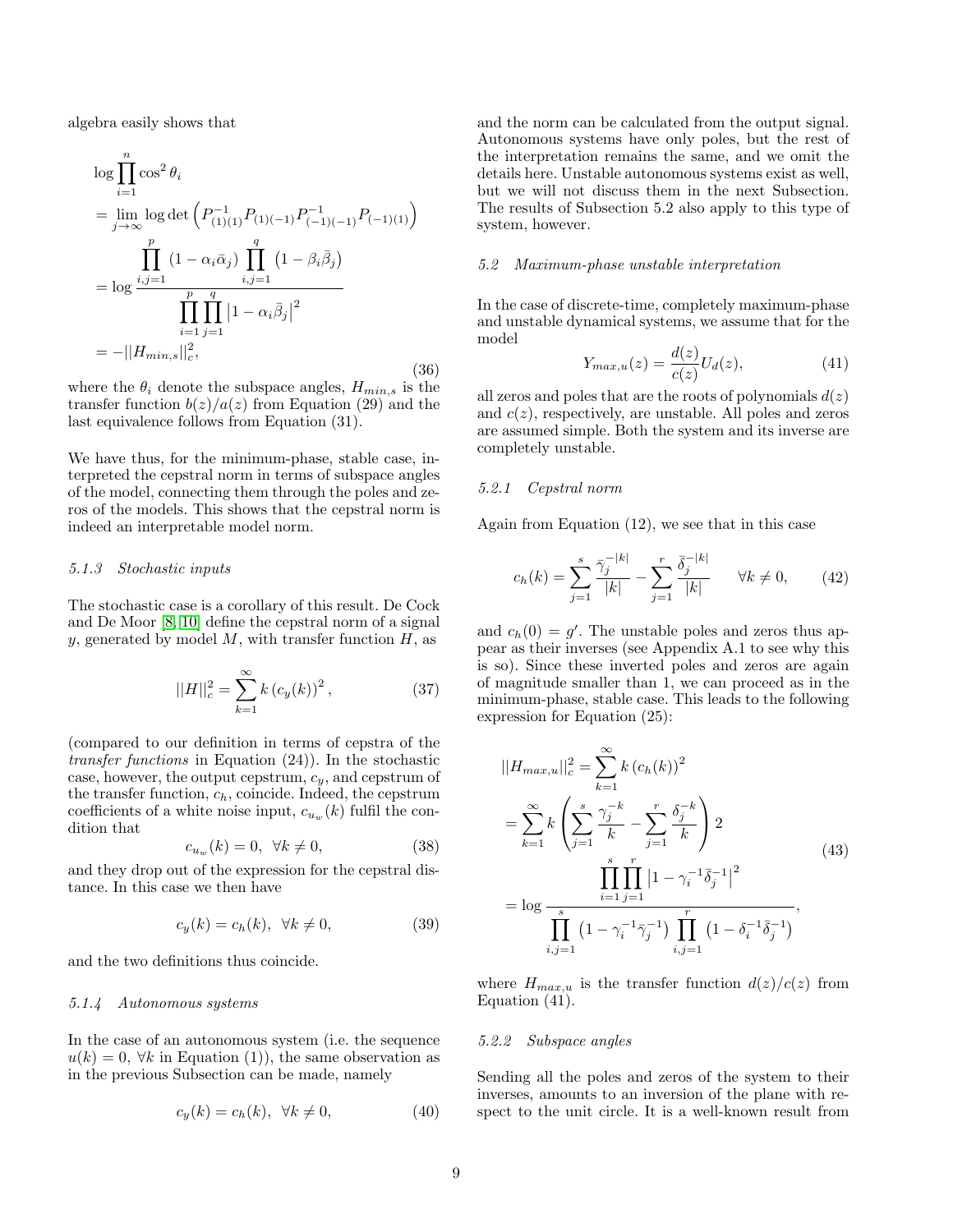$$
||H_{mix}||_{c}^{2}
$$
\n
$$
= \sum_{k=1}^{\infty} k \left( \sum_{j=1}^{p} \frac{\alpha_{j}^{k}}{k} + \sum_{j=1}^{s} \frac{\gamma_{j}^{-k}}{k} - \sum_{j=1}^{q} \frac{\beta_{j}^{k}}{k} - \sum_{j=1}^{r} \frac{\delta_{j}^{-k}}{k} \right)^{2}
$$
\n
$$
= \log \frac{\prod_{i=1}^{p} \prod_{j=1}^{q} |1 - \alpha_{i} \bar{\beta}_{j}|^{2} \prod_{i=1}^{p} \prod_{j=1}^{r} |1 - \alpha_{i} \bar{\delta}_{j}^{-1}|^{2} \prod_{i=1}^{q} \prod_{j=1}^{s} |1 - \beta_{i} \bar{\gamma}_{j}^{-1}|^{2} \prod_{i=1}^{s} \prod_{j=1}^{r} |1 - \gamma_{i}^{-1} \bar{\delta}_{j}^{-1}|^{2}}{\prod_{i,j=1}^{p} (1 - \alpha_{i} \bar{\alpha}_{j}) \prod_{i=1}^{p} \prod_{j=1}^{s} |1 - \alpha_{i} \bar{\gamma}_{j}^{-1}|^{2} \prod_{i,j=1}^{s} (1 - \gamma_{i}^{-1} \bar{\gamma}_{j}^{-1}) \prod_{i,j=1}^{q} (1 - \beta_{i} \bar{\beta}_{j}) \prod_{i=1}^{q} \prod_{j=1}^{r} |1 - \beta_{i} \bar{\delta}_{j}^{-1}|^{2} \prod_{i,j=1}^{r} (1 - \delta_{i}^{-1} \bar{\delta}_{j}^{-1})}
$$
\n(44)

inversive geometry that such a transformation is a conformal mapping of the plane, and thus preserves angles [\[13,](#page-13-16) p.479]. Therefore, computing the subspace angles in the inverted space will give the same results as computing them in the original space. However, in the inverted space, unstable/maximum-phase poles and zeros are mapped to their stable/minimum-phase inverses, which allows us to repeat the results from Section 5.1.

We can thus avoid problems with the infinite limit of the observability matrices in Equation (36) if we invert the whole plane around the unit circle, which maps the (simple) poles and zeros from Equation (41) to their inverses. We can then express the range of the observability matrix of the unstable, maximum-phase system  $M_{max,u}$  as

$$
range(\Gamma_j (M_{max,u}))
$$
\n
$$
= \begin{pmatrix}\n1 & 1 & \cdots & 1 \\
1/\gamma_1 & 1/\gamma_2 & \cdots & 1/\gamma_s \\
1/\gamma_1^2 & 1/\gamma_2^2 & \cdots & 1/\gamma_s^2 \\
\vdots & \vdots & \ddots & \vdots \\
1/\gamma_1^{j-1} & 1/\gamma_2^{j-1} & \cdots & 1/\gamma_s^{j-1}\n\end{pmatrix},
$$
\n(45)

with an analogous result in terms of (simple) zeros for the observability matrix of the inverse of the system,  $\Gamma_j^{-1}\left(M_{max,u}\right)$ ).

Following the same procedure as in the previous Subsection, it is now straightforwardly shown that for the maximum-phase deterministic case

$$
||H_{max,u}||_c^2 = -\log\left(\prod_{i=1}^n \cos^2 \theta_i\right),\qquad(46)
$$

with  $\theta_i$  the subspace angles of the model.

This shows that, for the maximum-phase, unstable case, the cepstral norm is again an interpretable model norm.

#### 5.3 Mixed-phase interpretation

Suppose now we have a combination of the previous two types of models, where there is a mixture of stable and unstable poles, and both minimum-phase and maximum-phase zeros. We can express such a system as

$$
Y_{mix}(z) = \frac{b(z)d(z)}{a(z)c(z)}U_d(z),\tag{47}
$$

where  $b(z)$  and  $a(z)$  contain all stable zeros,  $\beta_j$ , and poles,  $\alpha_i$ , respectively, and  $d(z)$  and  $c(z)$  contain the unstable zeros,  $\delta_j$ , and poles  $\gamma_j$ .

## 5.3.1 Cepstral norm

We now have the full expression for the cepstrum coefficients, as written down in Equation (12), which we repeat here:

$$
c_h(k) = \sum_{j=1}^p \frac{\alpha_j^{|k|}}{|k|} + \sum_{j=1}^s \frac{\gamma_j^{-|k|}}{|k|} - \sum_{j=1}^q \frac{\beta_j^{|k|}}{|k|} - \sum_{j=1}^r \frac{\delta_j^{-|k|}}{|k|} \quad \forall k \neq 0,
$$
\n
$$
(48)
$$

giving rise to the cepstrum norm in Equation (44).

# 5.3.2 Subspace angles

It is not clear how we can give the cepstral norm an interpretation in terms of subspace angles in this case. Directly calculating angles between rows of the observability matrix spanned by poles or zeros of magnitude larger than 1 and rows spanned by poles or zeros of magnitude smaller than 1, makes the limit in Equation (36) diverge, and renders us unable to prove the equivalence between the cepstral norm and the subspace angles between observability matrices.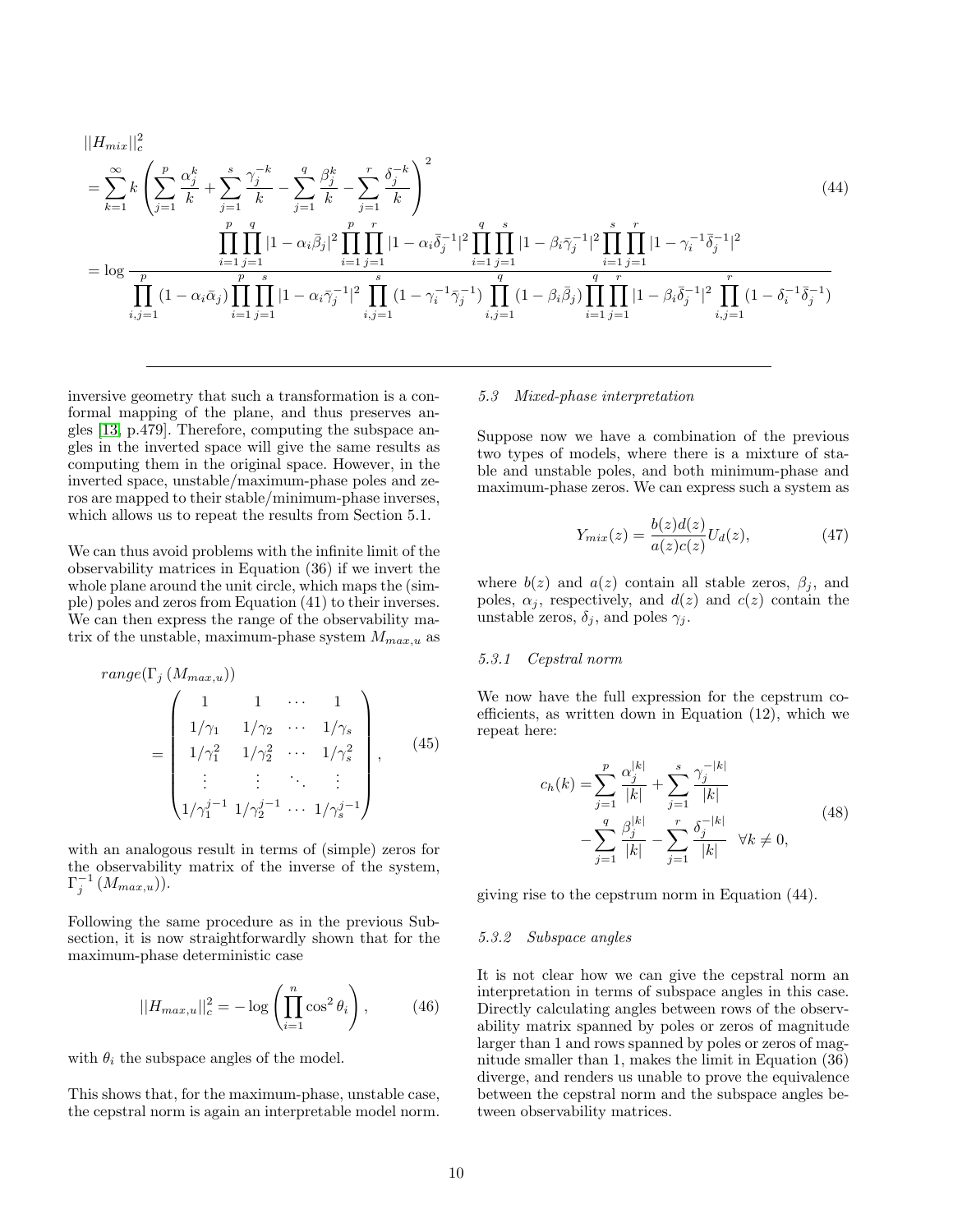Furthermore, Equation (44) shows us that there is no difference in norm between a system with only one stable pole p and a system with only one unstable pole  $1/p$ , its inverse. Similarly, given any rational polynomial transfer function, we can invert any number of its stable or unstable poles or any minimum-phase or maximum-phase zeros and we will still get the same value for the norm. This is a direct consequence of the fact that the cepstral norm is based on the power spectrum, which is by definition insensitive to stability of poles and zeros, as can be readily seen from Equation (7), where the transfer function is evaluated both in z (the complex plane) and  $z^{-1}$ (the complex plane inverted over the unit circle). This means that the norm for a stable, minimum-phase model and its unstable, maximum-phase equivalent generated by inverting all poles and zeros, would be equal (and, as we will see in the next subsection, the distance between them would 0). For most applications where underlying dynamics are critical, this is not acceptable.

The interpretation of the model norm is thus lacking in this case, and we cannot give any meaningful system theoretical insight to the cepstral distance between signals coming from mixed-phase systems. The distance will therefore not be useful in this case. However, given a set of input-output signals, we do not a priori know the phase-type of the underlying model. In the Section 6, we will provide a data-driven way of assessing this phasetype (and thus the applicability of the cepstral distance), by employing the complex cepstrum.

#### 5.4 Relation between norm and distance

The cepstral norm in Equation (25) can be related to the cepstral distance in Equation (24). We will show this, to simplify notation, for systems with only one stable pole and no zeros, but this result follows straightforwardly for all three cases considered in the previous subsections.

Given two signals,  $y_1$  and  $y_2$ , coming from two systems,  $M_1$  and  $M_2$  with transfer functions

$$
H_i(z) = \frac{1}{1 - \alpha_i z^{-1}}, \ \forall i \in \{1, 2\}, \tag{49}
$$

with  $|\alpha_i| < 1$ . The power cepstra coefficients are then expressed, as in Equation (12), as

$$
c_{h_i}(k) = \frac{\alpha_i^{|k|}}{|k|}, \ \forall k \neq 0, \ \forall i \in \{1, 2\}.
$$
 (50)

We now look at the cascade of transfer functions  $H_{tot} =$  $H_1 H_2^{-1} = \frac{1-\alpha_2 z^{-1}}{1-\alpha_1 z^{-1}}$ . Its power cepstra coefficients are

$$
c_{h_{tot}}(k) = \frac{\alpha_1^{|k|}}{|k|} - \frac{\alpha_2^{|k|}}{|k|}, \ \forall k \neq 0 \tag{51}
$$

which means its cepstral norm is

$$
||H_{tot}||_c^2 = ||H_1 H_2^{-1}||_c^2
$$
  
= 
$$
\sum_{k=1}^{\infty} k \left(\frac{\alpha_1^k}{k} - \frac{\alpha_2^k}{k}\right)^2
$$
  
= 
$$
\sum_{k=1}^{\infty} k (c_{h_1}(k) - c_{h_2}(k))^2
$$
  
= 
$$
d_c(y_1, y_2)^2.
$$
 (52)

We have thus identified  $d_c(y_1, y_2)^2 = ||H_1 H_2^{-1}||_c^2$ , which holds true in all cases considered in this paper. This means that, in going from the distance to the norm, zeros of  $H_1$  and poles of  $H_2$  will act as zeros of the cascaded system,  $H_{tot}$  the norm and vice versa for the poles of  $H_1$ and the zeros of  $H_2$ . All results obtained in this section could just as well be derived for the distance, but keeping track of poles and zeros of the different models results in very cumbersome notation.

Note that the interpretation of the cepstrum in terms of system matrices in Equation (14) allows us to not only calculate the distance between time series, but also between time series and state-space models. This can have applications in anomaly detection for industrial processes, where often a model for normal behaviour is known and a large distance between sensor signals and the model can indicate an anomaly.

# 6 Assessing phase-type of systems

Because of the use of the power spectral density in equation (11), the power cepstrum does not take into account any information about phase-type and stability of the systems (i.e. whether poles and zeros have magnitudes greater or smaller than 1). Unsurprisingly, it is exactly this information that we need to discern between minimum-phase/stable, maximum-phase/unstable, or mixed models. This can be solved by instead employing the complex cepstrum from Equation (17).

Start with a system

$$
Y(z) = \frac{b(z)d(z)}{a(z)c(z)}U_d(z),\tag{53}
$$

where  $b(z)$  and  $a(z)$  contain all stable zeros,  $\beta_j$ , and poles,  $\alpha_j$ , respectively, and  $d(z)$  and  $c(z)$  contain the unstable zeros,  $\delta_j$ , and poles  $\gamma_j$ . The degrees of these polynomials are unknown, and might be zero (i.e. no poles and zeros of that type are present in the system). The question we want to answer now, is whether we can, based on input-output signal pairs only, determine whether the system is mixed-phase or not.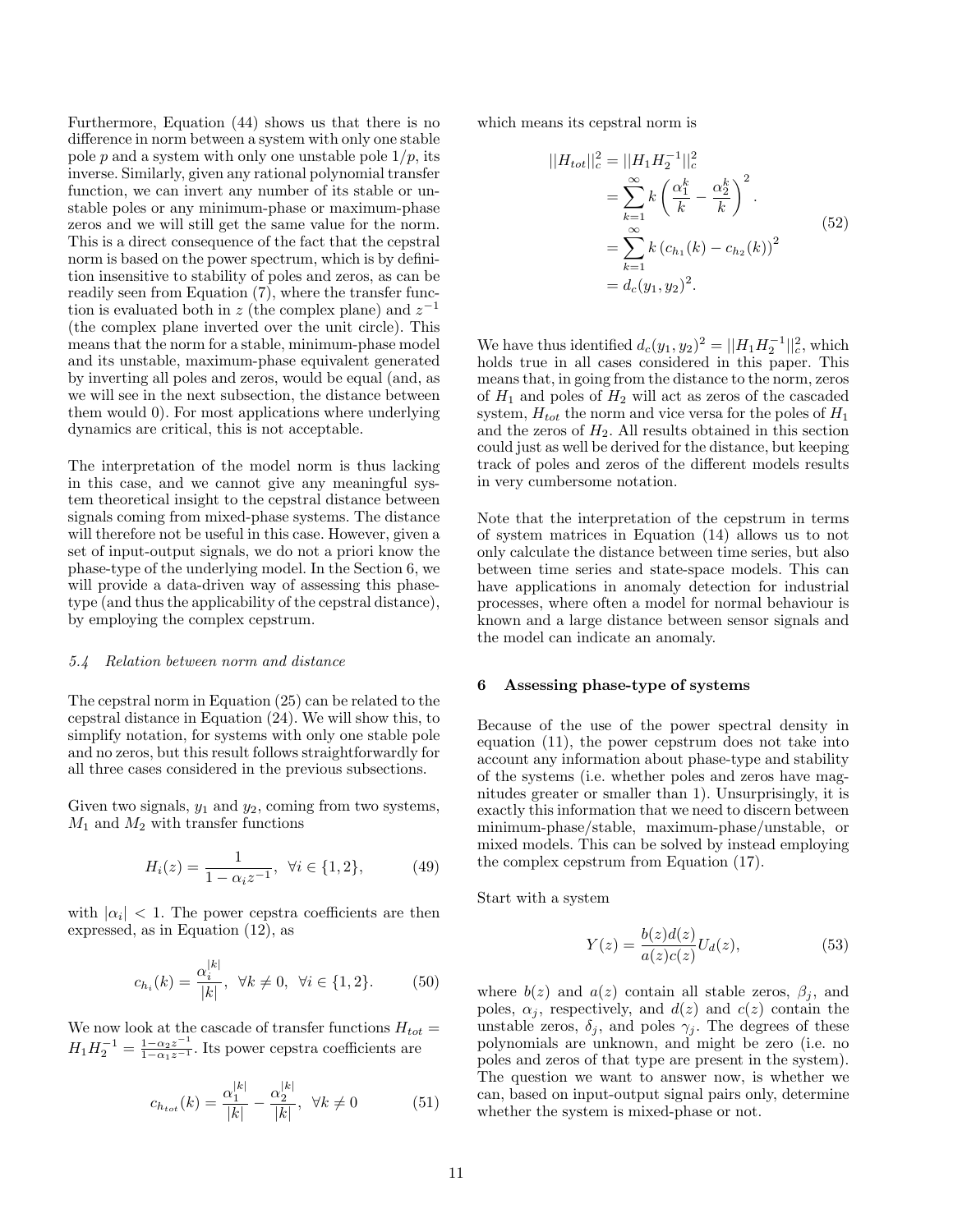

Fig. 3. The first five positive and negative complex cepstrum coefficients of respectively a minimum-phase stable system (zeros at 0.8, 0.6, 0, poles at 0.9, 0.7, 0.4, blue line), a maximum-phase unstable system (zeros at  $1/0.8$ ,  $1/0.6$ ,  $\infty$ , poles at  $1/0.9$ ,  $1/0.7$ ,  $1/0.4$ , red line) and a mixed-phase system (zeros at 1/0.8, 0.6, 0, poles at 0.9, 0.7, 1/0.4, yellow line). The zeroth cepstrum coefficient has been artificially set to 0 in all three cases to improve readability of the graph. This coefficient can take on large (positive or negative) values, but is not important for the discussion here.

If the system is mixed-phase, the results of Subsection 5.3.2 apply, and we cannot straightforwardly interpret the norm in terms of subspace angles. If the system is either minimum-phase stable or maximum-phase unstable, the results of respectively Subsection 5.1 and 5.2 apply. The method in this Section thus serves as a test to determine whether the cepstral norm and the mathematical equivalences to subspace angles behind it apply to the input-output data at hand.

We use the information contained in Equation (17) as a test to assess whether the cepstrum norm in Equation (25) is interpretable in terms of subspace angles or not:

- If the coefficients with negative coefficient number are all [8](#page-11-0) zero, but at least one of those with positive coefficient number is non-zero, the system is minimumphase, and the results of Section 5.1 apply.
- If at least one of the coefficients with negative coefficient number is non-zero, but all of the ones with positive coefficient number are zero, the system is maximum-phase, and the results of Section 5.2 apply.
- If at least one of the coefficients with negative coefficient number is non-zero, and at least one of the ones with positive coefficient number is also non-zero, the system is mixed-phase, giving rise to the problems discussed in Subsection 5.3.2.

Given an input-output signal dataset, we now have devised a technique that allows us to test whether the reformulated cepstrum distance makes sense. An example for each phase-type is shown in Figure 3.



Fig. 4. A general overview for the procedure to interpret the norm in terms of subspace angles, starting from input/output signals. We first apply the test described in Section 6, to assess whether the system is minimum-phase/stable, maximum-phase/unstable or mixed (which is any case that is neither minimum-phase/stable or maximum-phase/unstable). Based on this classification, the results of respectively Subsections 5.1, 5.2 or 5.3 apply. In the latter case, an interpretation in terms of subspace angles is impossible. In the other cases, this interpretation is possible.

Note that this technique does not involve any unnecessary or extra calculations. Indeed, comparing the cepstrum coefficients in equation (17) with those in equations (30) and (42), shows that the complex cepstra of the minimum-phase and maximum-phase case are nothing more than  $\hat{c}_h(k)$ ,  $\forall k > 0$ , and  $\hat{c}_h(k)$ ,  $\forall k < 0$ , respectively (up to a complex conjugate, which does not matter for the distance, as the complex conjugate pairs always appear together).

The whole procedure of interpreting the cepstral norm in terms of subspace angles is summarized in Figure 4.

# 7 Numerical simulations

An iPython tutorial notebook is available on GitHub<sup>[9](#page-11-1)</sup>, containing a tutorial to check numerically the equivalences shown in this paper and tests the techniques presented for systems of different phase-types.

In time domain, we provide an implementation to check visually the phase of the underlying system (employing and verifying Equation (17)), then verify Equation (36) for stable, minimum-phase systems. For the unstable, maximum-phase case, we start from spectral data to visually check the phase of the underlying system (again employing and verifying Equation (17)) and proceed to verify Equation (46). The reader is invited and encouraged to try out the tutorial for various systems, signal lengths, model orders, sampling times, . . .

<span id="page-11-0"></span> $8\text{ As can be seen from equation (17), the coefficients contain}$ a factor  $\frac{1}{k}$ . This means that if the first few coefficients are zero, we can be sure that the following ones will also vanish. We thus do not have to test an infinite number of coefficients.

<span id="page-11-1"></span><sup>9</sup> https://github.com/Olauwers/Applicability-andinterpretation-of-the-deterministic-weighted-cepstraldistance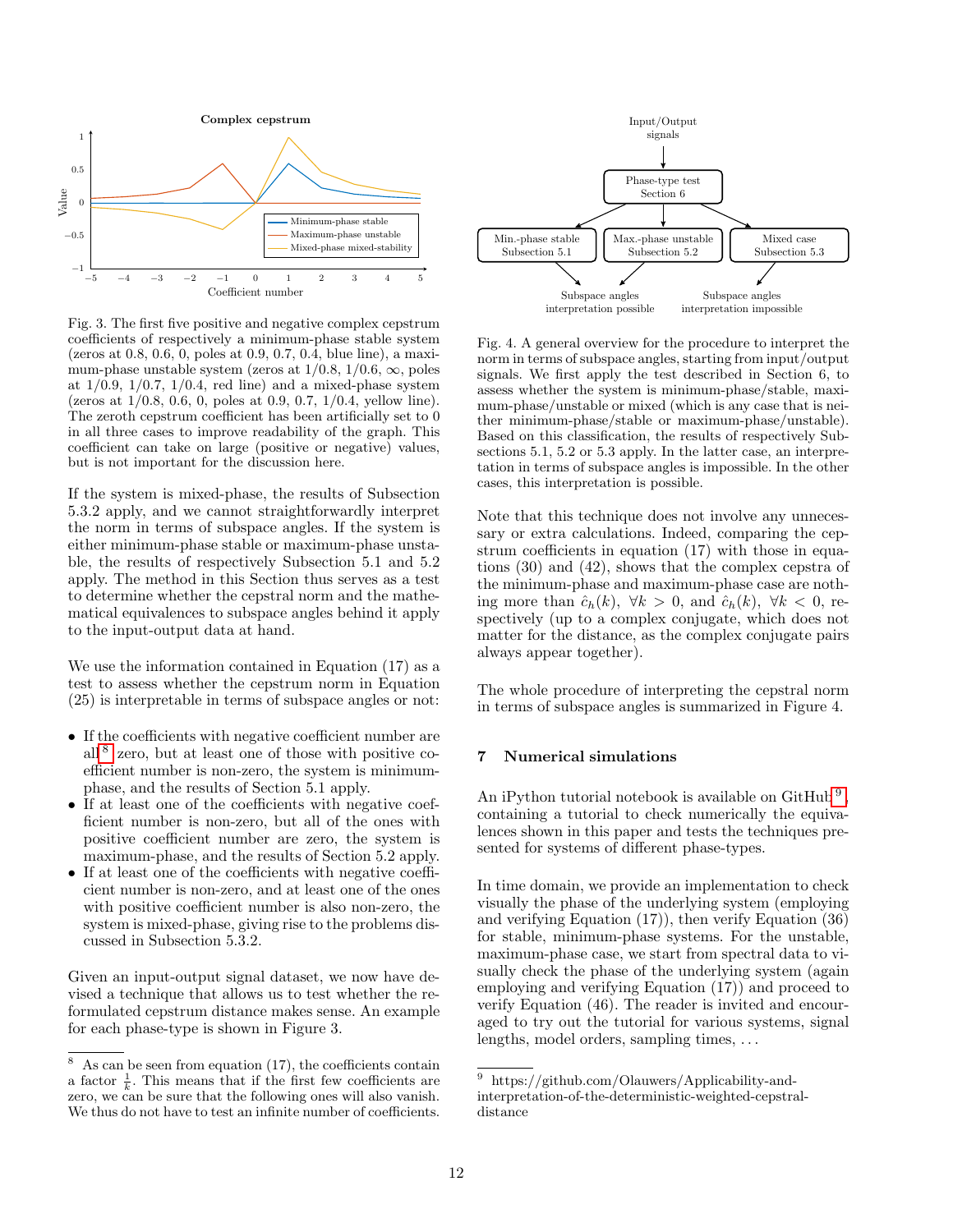We test this for the minimum-phase/stable and maximum-phase/unstable systems in Figure 3. Results are in good agreement with the theory.

- Stable minimum-phase system This system has zeros at 0.8, 0.6, 0, and poles at 0.9, 0.7, 0.4. We get an agreement between the weighted cepstral distance and the subspace angle distance (respectively the right hand side and left hand side of Equation (36)) of order 10−<sup>4</sup> . Computations are done starting from time domain input/output signal data. The agreement with the theoretical formulas in terms of poles and zeros, as in Equation (31), is of order  $10^{-4}$  for the weighted cepstral distance, and of order  $10^{-13}$  for the subspace angle norm. Both norms approximate the expression in terms of poles and zeros, though the subspace angle norm is better at this.
- Unstable maximum-phase case This system has zeros at  $1/0.8$ ,  $1/0.6$ ,  $1/10^{-15}$ , and poles at  $1/0.9$ ,  $1/0.7$ , 1/0.4. Since in this case the system is unstable (and any output signals coming from it are unbounded), we start from data in the frequency domain. The agreement between the weighted cepstral distance and the subspace angle distance is again of order  $10^{-4}$ . The agreement with the theoretical formulas in terms of poles and zeros, as in Equation (43), is of order  $10^{-15}$ for the weighted cepstral distance, and of order  $10^{-4}$ for the subspace angle norm. Both norms again approximate the expression in terms of poles and zeros, though this time, the weighted cepstral norm is better at this.

More examples can be found in the iPython notebook, and the reader is invited to test the equivalences in this paper on their systems/signals of choice.

# 8 Conclusions and future work

In this paper, we extended the subspace angles framework for the weighted cepstral distance from the stable, stochastic AR(MA) model case to its deterministic counterpart. We showed that reformulating the weighted distance in terms of the cepstrum of the transfer function, rather than the output cepstrum, leads to an extension that both reduces to the original stochastic case and readily generalizes to systems with deterministic inputs. We furthermore have proven that this reformulation also extends to unstable, maximum-phase systems, making use of the conformality of circle inversion.

The mixed-phase case, where both stable and unstable poles, and minimum-phase and maximum-phase zeros are present in the same model, remains an open problem. One can hope that a distance measure based on the complex cepstrum, thus taking into account phase information, would resolve this issue. Further research is needed, and will be pursued by the authors in a future paper.

For now, we have provided a way to assess phase-type and stability of the underlying dynamics of input/output signal pairs based on the raw data alone. This test not only allows us to assess whether the interpretation of the weighted cepstral distance in terms of subspace angles is valid for any given application, but also returns the cepstra of the input and output signals if it is valid. In this sense, this test is computationally 'free', i.e. it does not introduce any extra computations.

We have formulated a data-driven distance measure, i.e. a method that needs nothing more than the input-output signal data, that provides us with insight into the underlying dynamical systems, allowing us to assess differences in dynamics, without ever having to identify the actual generating systems.

In future works, the results of this reformulation of the cepstrum distance will be applied to several engineering applications, such as signal clustering, classification and fault detection. An approximative on-line algorithm will also be implemented.

Finally, the extension to several more general model classes (i.e. MIMO, spatio-temporal, non-linear) remains an open problem.

# Acknowledgements

O.L. is an SB PhD Fellow with the FWO. This research was supported in part by the Belgian Federal Science Policy Office: IUAP P7/19 (DYSCO, Dynamical systems, control and optimization, 2012-2017); the Flemish Government: IWT: PhD grants - Industrial Research fund (IOF) KU Leuven Internal Funds C16/15/059, C32/16/013; imec strategic funding 2017.

# References

- <span id="page-12-3"></span>[1] Hirotugu Akaike. Stochastic theory of minimal realization. IEEE Transactions on Automatic Control, 19(6):667–674, 1974.
- <span id="page-12-0"></span>[2] Jeroen Boets, Katrien De Cock, and Bart De Moor. A mutual information based distance for multivariate gaussian processes. In 46th IEEE Conference on Decision and Control, pages 3048–3053. IEEE, 2007.
- <span id="page-12-1"></span>[3] Jeroen Boets, Katrien De Cock, Bart De Moor, Marcelo Espinoza, et al. Clustering time series, subspace identification and cepstral distances. Communications in Information  $\mathcal C$  Systems, 5(1):69-96, 2005.
- <span id="page-12-2"></span>[4] Bruce P Bogert, Michael JR Healy, and John W Tukey. The quefrency alanysis of time series for echoes: Cepstrum, pseudo-autocovariance, crosscepstrum and saphe cracking. In Proceedings of the symposium on time series analysis, volume 15, pages 209–243, 1963.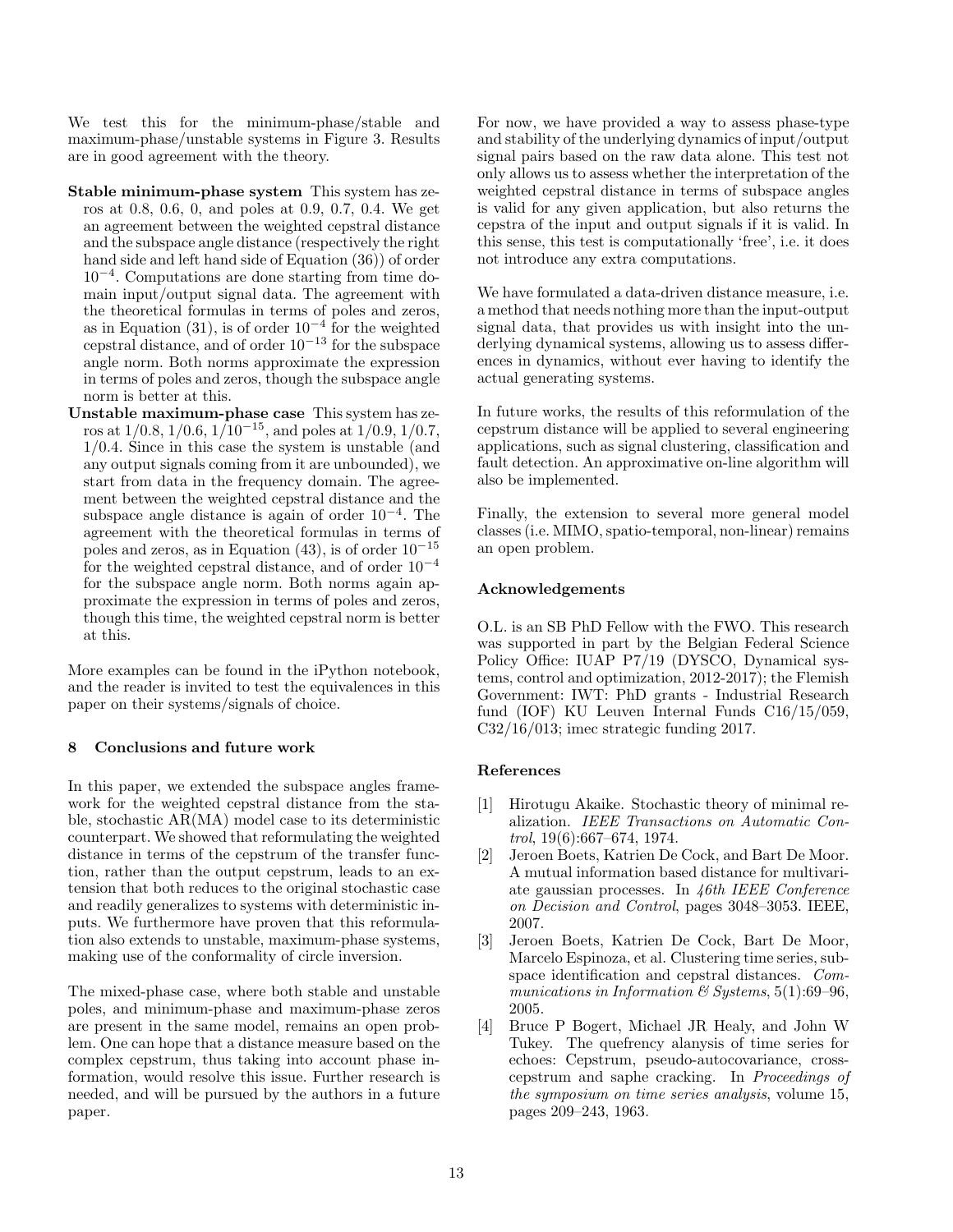- <span id="page-13-18"></span>[5] E. Oran Brigham. The Fast Fourier Transform and Its Applications. Prentice-Hall, Inc., Upper Saddle River, NJ, USA, 1988.
- <span id="page-13-3"></span>[6] Rizwan Chaudhry, Ferda Ofli, Gregorij Kurillo, Ruzena Bajcsy, and Rene Vidal. Bio-inspired dynamic 3d discriminative skeletal features for human action recognition. In The IEEE Conference on Computer Vision and Pattern Recognition (CVPR) Workshops, June 2013.
- <span id="page-13-15"></span>[7] Katrien De Cock, Bernard Hanzon, and Bart De Moor. On a cepstral norm for an arma model and the polar plot of the logarithm of its transfer function. Signal Processing, 83(2):439 – 443, 2003.
- <span id="page-13-0"></span>[8] Katrien De Cock. Principal angles in system theory, information theory and signal processing, 2002. PhD thesis, 293 pp, KU Leuven , May 2002.
- <span id="page-13-12"></span>[9] Katrien De Cock and Bart De Moor. Subspace angles and distances between arma models. In Proc. of the Intl. Symp. of Math. Theory of networks and systems, volume 1, 2000.
- <span id="page-13-1"></span>[10] Katrien De Cock and Bart De Moor. Subspace angles between arma models. Systems  $\mathcal C$  Control Letters, 46(4):265–270, 2002.
- <span id="page-13-11"></span>[11] Harold Hotelling. Relations between two sets of variates. Biometrika, 28(3/4):321–377, 1936.
- <span id="page-13-10"></span> $\left[ 12\right]$  Camille Jordan. Essai sur la géométrie à  $n$  dimensions. Bulletin de la Société mathématique de France, 3:103–174, 1875.
- <span id="page-13-16"></span>[13] David C Kay. College Geometry: A Unified Development. CRC Press, 2011.
- <span id="page-13-14"></span>[14] Oliver Lauwers and Bart De Moor. A time series distance measure for efficient clustering of input/output signals by their underlying dynamics. IEEE Control Systems Letters, 1:286–291, June 2017.
- <span id="page-13-4"></span>[15] Huaping Liu, Lianzhi Yu, Wen Wang, and Fuchun Sun. Extreme learning machine for time sequence classification. Neurocomputing, 174:322–330, 2016.
- <span id="page-13-21"></span>[16] Ketao Liu, Robert N Jacques, and David W Miller. Frequency domain structural system identification by observability range space extraction. Journal of Dynamic Systems, 118:211, 1996.
- <span id="page-13-2"></span>[17] Richard J Martin. A metric for arma processes. Signal Processing, IEEE Transactions on, 48(4):1164– 1170, 2000.
- <span id="page-13-9"></span>[18] A.V. Oppenheim and R.W. Schafer. *Digital Signal* Processing (First edition). Prentice Hall International Editions. Prentice-Hall International, 1975.
- <span id="page-13-20"></span>[19] D.B. Percival and A.T. Walden. Spectral analysis for physical applications. Cambridge University Press, 1993.
- <span id="page-13-8"></span>[20] Cássio Martini Martins Pereira and Rodrigo F de Mello. Common dissimilarity measures are inappropriate for time series clustering. Revista de Informática Teórica e Aplicada,  $20(1):25-48$ , 2013.
- <span id="page-13-5"></span>[21] Payam Saisan, Gianfranco Doretto, Ying Nian Wu, and Stefano Soatto. Dynamic texture recognition. In Computer Vision and Pattern Recognition, 2001. CVPR 2001. Proceedings of the 2001 IEEE Com-

puter Society Conference on, volume 2, pages II–II. IEEE, 2001.

- <span id="page-13-13"></span>[22] Peter Van Overschee and Bart De Moor. Subspace identification for linear systems: Theory, Implementation, Applications. Kluwer Academic Publishers, 1996.
- <span id="page-13-19"></span>[23] P. Welch. The use of fast fourier transform for the estimation of power spectra: a method based on time averaging over short, modified periodograms. IEEE Transactions on audio and electroacoustics, 15(2):70–73, 1967.
- <span id="page-13-6"></span>[24] Feng Yang, Gui-Song Xia, Gang Liu, Liangpei Zhang, and Xin Huang. Dynamic texture recognition by aggregating spatial and temporal features via ensemble {SVMs}. Neurocomputing, 173, Part 3:1310 – 1321, 2016.
- <span id="page-13-7"></span>[25] Haitao Zheng and Akira Mita. Damage indicator defined as the distance between arma models for structural health monitoring. Structural Control and Health Monitoring, 15(7):992–1005, 2008.

# A The cepstrum

An iPython notebook accompanying this paper, available on GitHub [10](#page-13-17) , implements the proposed techniques in this paper. In this appendix, we first give a derivation of the power cepstrum in terms of poles and zeros, and then expand on the computation of the cepstrum. We  $\phi$  do this for an output signal  $\psi$ , but similar considerations hold for input signals and transfer functions.

## A.1 Deriving the power cepstrum

In this subsection, we explicitly perform the analytic calculation in Equation (11). A similar derivation can be found, for example, in [\[18\]](#page-13-9).

Starting from equation (6), we can express the power spectrum  $\Phi_h(z)$  as

$$
\Phi_h(e^{i\omega})
$$
\n
$$
= g \left| \frac{\prod_{j=1}^q (1 - \beta_j e^{-i\omega}) \prod_{j=1}^r (1 - \delta_j e^{-i\omega})}{\prod_{j=1}^p (1 - \alpha_j e^{-i\omega}) \prod_{j=1}^s (1 - \gamma_j e^{-i\omega})} \right|^2.
$$
\n(A.1)

<span id="page-13-17"></span><sup>10</sup> https://github.com/Olauwers/Applicability-andinterpretation-of-the-deterministic-weighted-cepstraldistance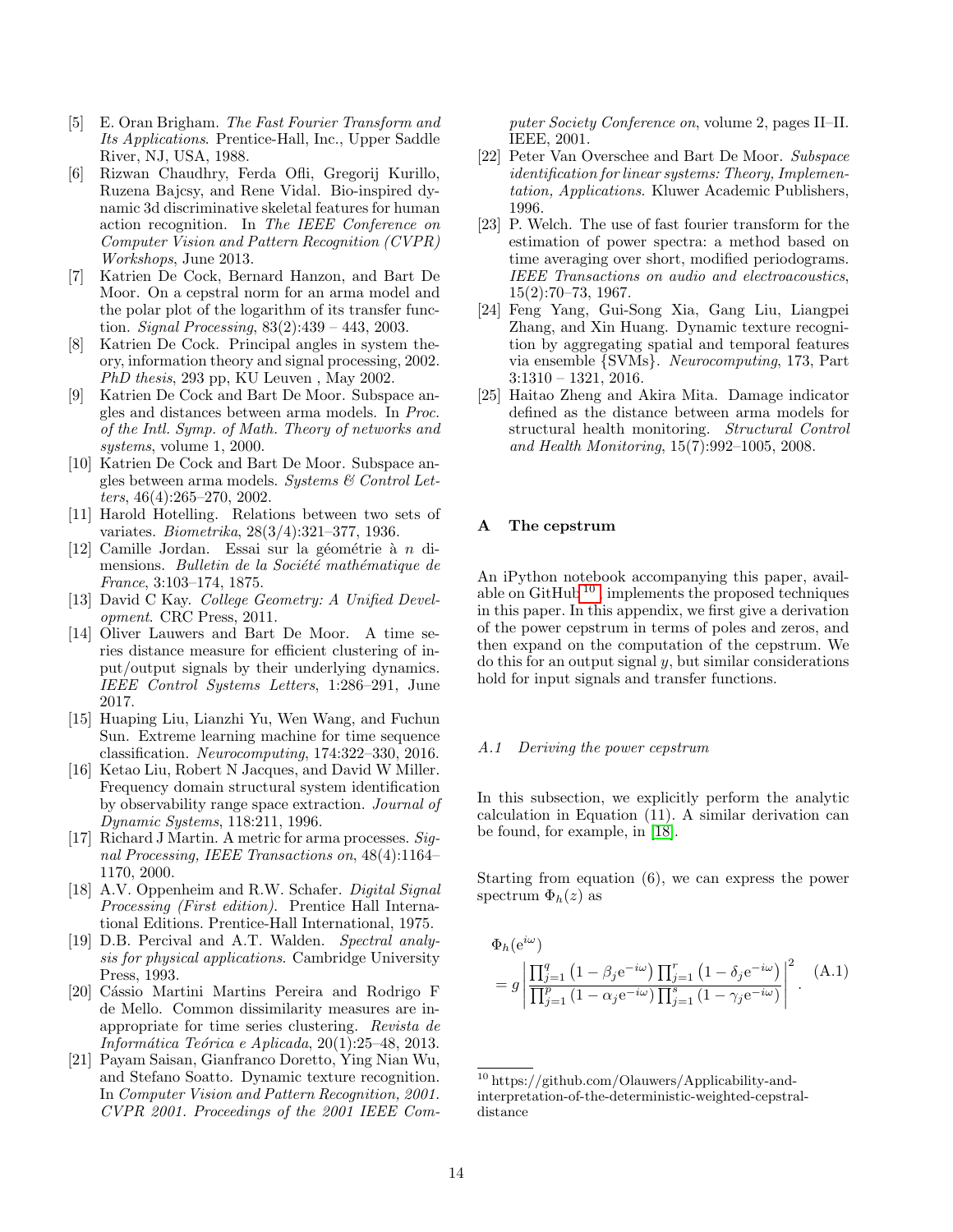Taking the logarithm, we write

$$
\log(\Phi_h(e^{i\omega})) = \log(g)
$$
  
+  $\sum_{j=1}^q (\log(1 - \beta_j e^{-i\omega}) + \log(1 - \overline{\beta}_j z e^{i\omega}))$   
+  $\sum_{j=1}^r (\log(1 - \delta_j e^{-i\omega}) + \log(1 - \overline{\delta}_j e^{i\omega}))$   
-  $\sum_{j=1}^p (\log(1 - \alpha_j e^{-i\omega}) + \log(1 - \overline{\alpha}_j e^{i\omega}))$   
-  $\sum_{j=1}^s (\log(1 - \gamma_j e^{-i\omega}) + \log(1 - \overline{\gamma}_j e^{i\omega})).$  (A.2)

Using the series expansions from Equation (32) and

$$
\log(1 - xe^{-i\omega}) = -\log\left(\frac{x^{-1}e^{i\omega}}{x^{-1}e^{i\omega} - 1}\right)
$$
  
=  $-\log(-x^{-1}e^{i\omega}) - \log\left(\frac{1}{1 - x^{-1}e^{i\omega}}\right)$  (A.3)  
=  $-\log(-x^{-1}e^{i\omega}) - \sum_{n=1}^{\infty} \frac{x^{-n}}{n}e^{in\omega} \quad \forall |x| > 1,$ 

we then find

$$
\log(\Phi_h(e^{i\omega})) = \log(g)
$$
  
\n
$$
-\sum_{j=1}^q \left(\sum_{n=1}^\infty \frac{\beta_j^n}{n} e^{-in\omega} + \sum_{n=1}^\infty \frac{\overline{\beta}_j^n}{n} e^{in\omega}\right)
$$
  
\n
$$
-\sum_{j=1}^r \left(\log\left(-\overline{\delta}^{-1} e^{-i\omega}\right) + \log\left(-\delta^{-1} e^{i\omega}\right) + \sum_{n=1}^\infty \frac{\overline{\delta}_j^{-n}}{n} e^{-in\omega} + \sum_{n=1}^\infty \frac{\delta_j^{-n}}{n} e^{in\omega}\right)
$$
  
\n
$$
+\sum_{j=1}^p \left(\sum_{n=1}^\infty \frac{\alpha_j^n}{n} e^{-in\omega} + \sum_{n=1}^\infty \frac{\overline{\alpha}_j^n}{n} e^{in\omega}\right)
$$
  
\n
$$
+\sum_{j=1}^s \left(\log\left(-\overline{\gamma}^{-1} e^{-i\omega}\right) + \log\left(-\gamma^{-1} e^{i\omega}\right) + \sum_{n=1}^\infty \frac{\overline{\gamma}_j^{-n}}{n} e^{-in\omega} + \sum_{n=1}^\infty \frac{\gamma_j^{-n}}{n} e^{in\omega}\right)
$$
  
\n
$$
+\sum_{n=1}^\infty \frac{\overline{\gamma}_j^{-n}}{n} e^{-in\omega} + \sum_{n=1}^\infty \frac{\gamma_j^{-n}}{n} e^{in\omega}
$$
 (A.4)

Note now that  $\log \left(-\overline{\delta}^{-1}e^{-in\omega}\right) + \log \left(-\delta^{-1}e^{in\omega}\right) =$  $\log \left( \overline{\delta}^{-1} e^{-in\omega} \delta^{-1} e^{in\omega} \right) = -\log |\delta|^2$ , and similarly for the terms  $\log(-\overline{\gamma}^{-1}e^{-i\omega}) + \log(-\gamma^{-1}e^{i\omega})$ . We add these terms to the gain  $g$ , which now becomes  $g'$ .

The power cepstrum coefficients  $c_h(k)$  are now the in-

verse Fourier transform of  $log \Phi_h$ , or

$$
\sum_{k=-\infty}^{\infty} c_y(k)e^{-ik\theta} = \log \Phi_y(e^{i\theta}).
$$
 (A.5)

Comparing this with Equation (A.4) (and noting that poles and zeros appear in complex conjugate pairs), we readily see that

$$
c_h(k) = \sum_{j=1}^p \frac{\alpha_j^{|k|}}{|k|} + \sum_{j=1}^s \frac{\gamma_j^{-|k|}}{|k|} - \sum_{j=1}^q \frac{\beta_j^{|k|}}{|k|} - \sum_{j=1}^r \frac{\delta_j^{-|k|}}{|k|} \quad \forall k \neq 0,
$$
 (A.6)

and

$$
c_h(0) = g',\tag{A.7}
$$

which are the results in Equations (12) and (13).

#### A.2 Computing the power cepstrum

The computation of the power cepstrum is quite straightforward. Written down in pseudocode, the power cepstrum of a signal y can be computed as

$$
c_y(k) = \text{IFFT}(\log(\Phi_y)), \tag{A.8}
$$

with  $k = 1, \ldots, N$ , and N the length of the FFT. Both the implementation of the IFFT (Inverse Fast Fourier Transform) [\[5\]](#page-13-18) and the logarithm are straightforward in this case, and are pre-implemented in systems theoryrelated packages in many commonly used scientific programming languages like MATLAB and Python.

Computing a good estimate of the power spectral density  $\Phi_y$  is a little more involved. For long enough signals (from about  $N = 2^{10}$  and beyond), we can employ the well-known Fast Fourier Transform, or FFT, as an approximation of the Fourier transform and implement

$$
\Phi_y(k) = \frac{1}{N} |\text{FFT}(y)|^2, \tag{A.9}
$$

with N again the length of the FFT and  $|\cdot|$  denotes the magnitude. The FFT has a computational complexity of  $\mathcal{O}(n \log n)$ .

Since the accuracy of the power spectral density estimate is very important to our techniques, it is, however, safer to use more accurate techniques, especially for shorter time series. One such algorithm is *Welch's Method* [\[23\]](#page-13-19).

Welch's Method divides the signal in overlapping windows, estimates the power spectral density of each of the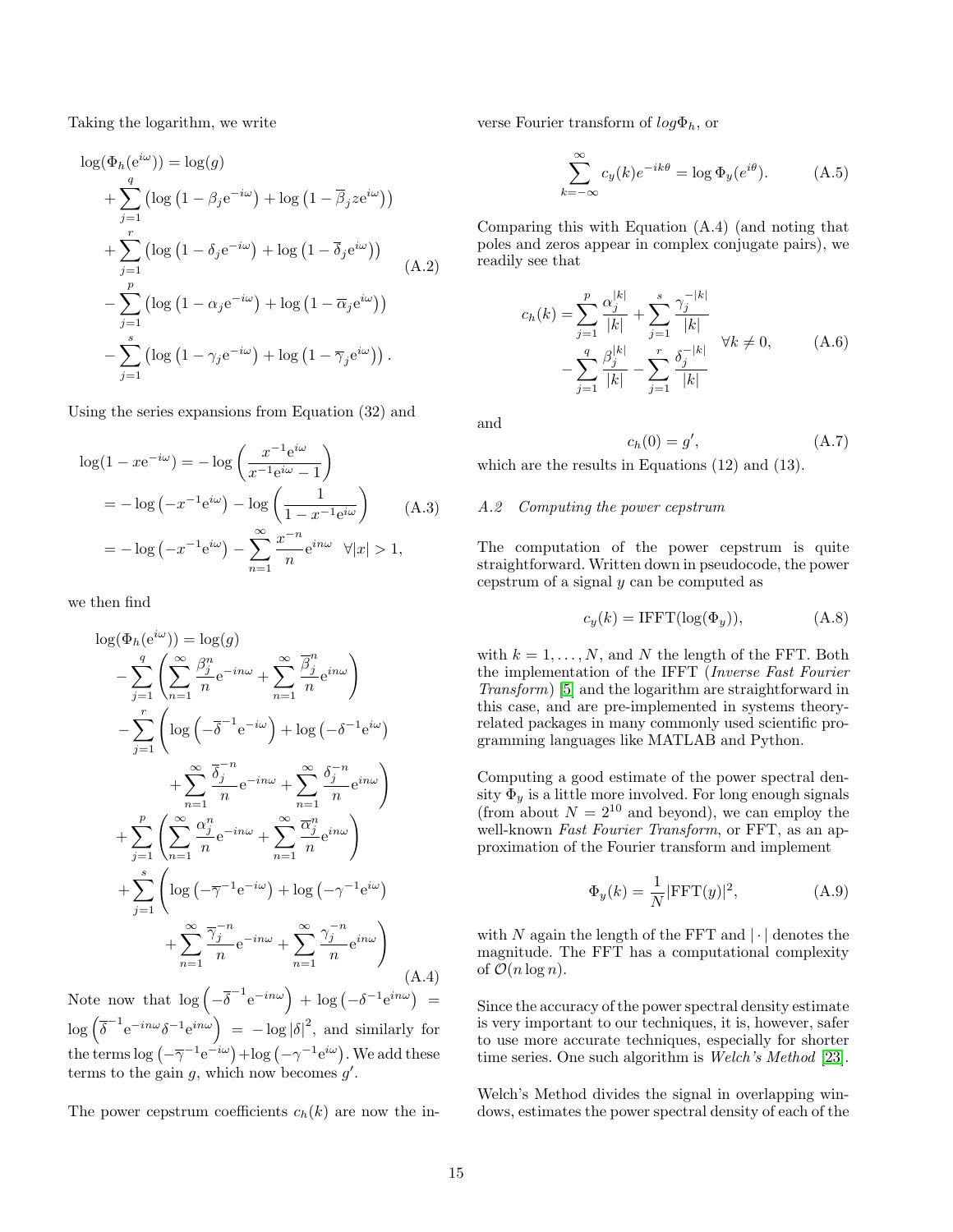windows using the FFT, and averages them out. The result is a less noisy estimate. This technique is again of  $\mathcal{O}(n \log n)$ , and is what we will use most of the time.

For very short time series (less than  $2^7$  time points), even more accurate estimation techniques exist (e.g. the Multitaper Method [\[19\]](#page-13-20)), but these will be computationally more expensive, and are therefore to be avoided for longer signals.

# A.3 Complex cepstrum

Computing the complex cepstrum is a little more involved, due to the non-uniqueness of the complex logarithm. We will give a short overview of its computation here, a much more detailed account can be found in [\[18,](#page-13-9) Chapter 10]. We will again assume an output signal y, with analogous results holding for input signals and transfer functions.

In principle, the complex cepstrum  $\hat{c}_y(k)$  can be easily computed, starting from Equation (16), in pseudocode, as

$$
\hat{c}_y(k) = \text{IFFT}(\log(\text{FFT}(y))), \tag{A.10}
$$

with FFT and IFFT the Fast Fourier Transform and Inverse Fast Fourier Transform, respectively [\[5\]](#page-13-18).

However, this expression is ambiguous. Evaluating the complex logarithm does not result in a unique solution. Indeed, the logarithm is the inverse of the exponential, and the complex exponential is a periodic function with period  $2\pi$ . Usually, this ambiguity is solved by demanding that  $-\pi < \arg(Y(z)) < \pi$ , which we will call the principal values of the phase, or the principal branch. However, this results in samples of a discontinuous phase curve. For our purposes, we need samples of the continuous phase curve.

We thus need to *unwrap* the phase by adding or subtracting multiples of  $2\pi$  to get samples from the continuous phase curve. Luckily, many methods exist to do this, and we use an off-the-shelf one (numpy.unwrap) built into the Python NumPy library. Figure A.1 shows the difference between the principal values of the phase and the unwrapped phase.

The complex cepstrum is then computed as in pseudocode Algorithm 1.

| <b>Algorithm 1</b> Compute the complex cepstrum        |  |  |  |
|--------------------------------------------------------|--|--|--|
| 1: $procedure COMPLEX_CEPSTRUM(y)$                     |  |  |  |
| 2: $Y \leftarrow FFT(y)$                               |  |  |  |
| $angles \leftarrow \text{unwrap}(\text{arg}(Y))$<br>3: |  |  |  |
| 4: $Y' \leftarrow \log( Y ) + i * \text{angles}$       |  |  |  |
| $\hat{c}_y(k) \leftarrow \text{IFFT}(Y')$<br>5:        |  |  |  |
| 6: return $\hat{c}_y(k)$                               |  |  |  |



Fig. A.1. Part of the phase of the Fourier transform of an output signal y. The principal values (shown in blue dots) are constrained to be between  $-\pi$  and  $\pi$ . To compute the complex cepstrum, we unwrap these principal values to obtain samples (shown by the red circles) from the continuous phase curve (an estimate of which is fitted through the samples with a red line). Where the dashed line between blue dots is interrupted, a multiple of  $2\pi$  was added or subtracted to keep values between  $-\pi$  and  $\pi$ .

#### B Observability matrices

In this Appendix, we prove that the column space of the observability matrix of the system in Equation (29) can be expressed in terms of the poles,  $\alpha_i$  of the system, as in Equation (33). We assume, for simplicity, that all poles have multiplicity one. Results carry over when this is not the case, but makes notation much more cumbersome. We then provide a computational way to find the range of the observability matrix.

#### B.1 Range of the observability matrix in terms of poles

Start with a stable, minimum-phase state-space model defined as in Equation (1), with an observability matrix as in Equation (2). We then diagonalize the matrix A from the state-space model, and denote the diagonal matrix  $\Lambda = TAT^{-1}$ , with T a suitable transformation matrix. The state space representation then becomes

$$
\begin{cases} x(k+1) = \Lambda x(k) + B'u(k) \\ y(k) = C'x(k) + Du(k) \end{cases}
$$
, (B.2)

with  $B' = TB$  and  $C' = CT^{-1}$ .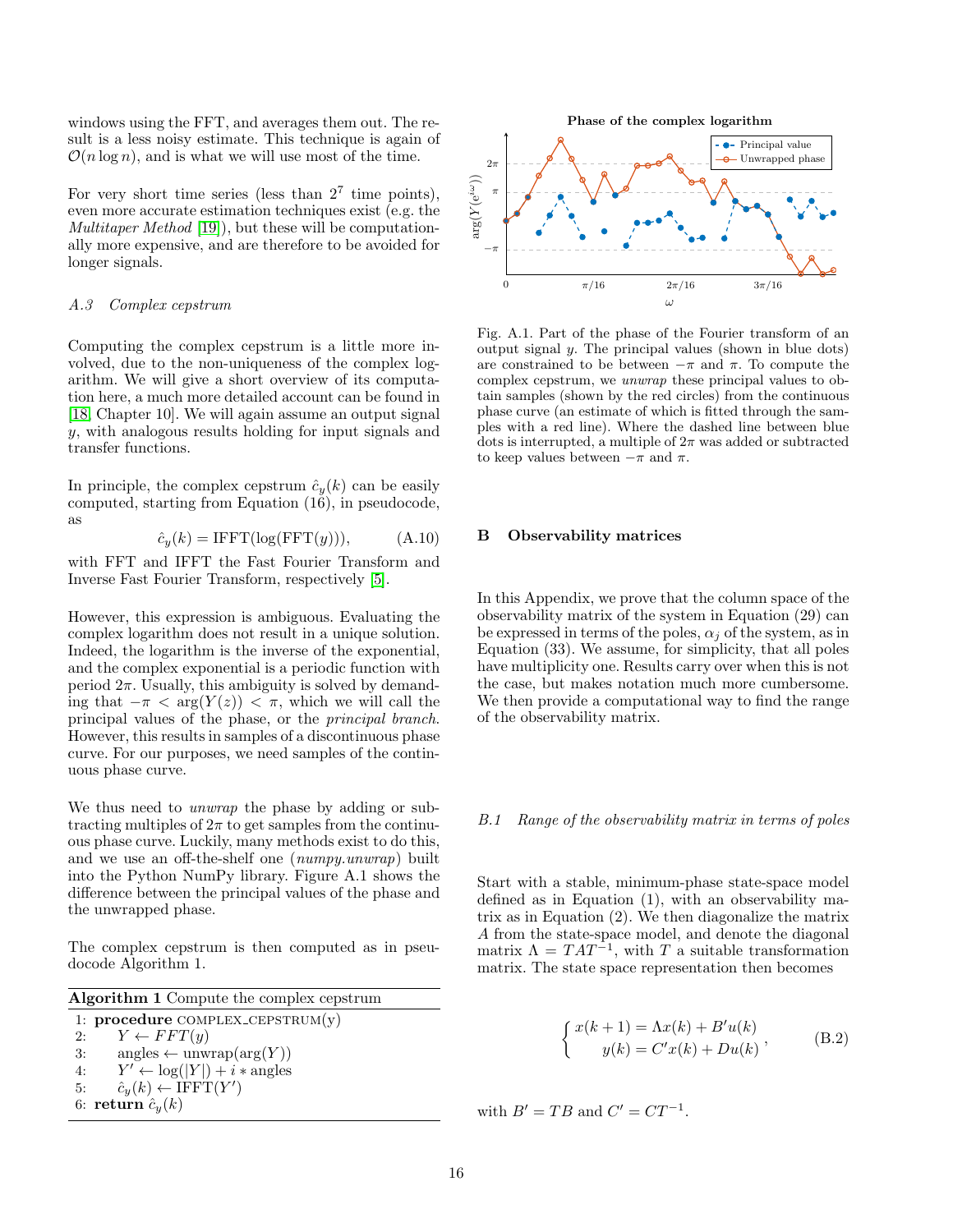$$
\left[M^{(1)} \triangleleft M^{(2)}\right]_r = \lim_{j \to \infty} \left[ \left(Y^{(1)}_{0|j-1} \bigg|_{U^{(1)}_{0|j-1}} U^{(2)}_{0|j-1} \bigg|_{Y^{(2)}_{0|j-1}} \right) \triangleleft \left(Y^{(2)}_{0|j-1} \bigg|_{U^{(2)}_{0|j-1}} U^{(1)}_{0|j-1} \bigg|_{Y^{(1)}_{0|j-1}} \right) \right]
$$
\n(B.1)

We can now write for the observability matrix

$$
\Gamma_j = \left( C \ C A \ C A^2 \ \cdots \ C A^{j-1} \right)^{\mathsf{T}} \n= \left( C' \ C' \Lambda \ C' \Lambda^2 \ \cdots \ C' \Lambda^{j-1} \right)^{\mathsf{T}} T \qquad (B.3) \n= \begin{pmatrix}\n1 & 1 & \cdots & 1 \\
\alpha_1 & \alpha_2 & \cdots & \alpha_p \\
\alpha_1^2 & \alpha_2^2 & \cdots & \alpha_p^2 \\
\vdots & \vdots & \ddots & \vdots \\
\alpha_1^{j-1} & \alpha_2^{j-1} & \cdots & \alpha_p^{j-1}\n\end{pmatrix} \begin{pmatrix}\nc'_1 & 0 & \cdots & 0 \\
0 & c'_2 & \cdots & 0 \\
0 & 0 & \cdots & 0 \\
0 & 0 & \cdots & c'_p\n\end{pmatrix} T,
$$

where the  $c_i'$  are the components of  $C'$  and the  $\alpha_i$  are the elements of the diagonal matrix  $\Lambda$ , which coincide with the poles of the system.

As  $C'$  and  $T$  are full-rank, we now know

$$
range(\Gamma_j)
$$
\n
$$
= range \begin{pmatrix}\n1 & 1 & \cdots & 1 \\
\alpha_1 & \alpha_2 & \cdots & \alpha_p \\
\alpha_1^2 & \alpha_2^2 & \cdots & \alpha_p^2 \\
\vdots & \vdots & \ddots & \vdots \\
\alpha_1^{j-1} & \alpha_2^{j-1} & \cdots & \alpha_p^{j-1}\n\end{pmatrix}, (B.4)
$$

as in Equation (33), which is what we have set out to prove.

A similar reasoning leads us to the result in Equation (45) for the unstable, maximum-phase case.

# B.2 Computing the range of the observability matrix

An implementation of the techniques in this Appendix can be found in the accompanying iPython notebook.

Note that the formulation of subspace angles in terms of observability matrices in Equation (21) allows for a data-driven way of calculating the subspace angles.

Start by denoting by  $Y_{0|i-1}$  the  $i \times j$  Hankel matrix composed of  $i$  rows of elements of the time series  $y$ , starting at  $y(0)$ , where j is the number of columns <sup>[11](#page-16-0)</sup> considered  $(i \ll i)$ , as follows:

$$
Y_{0|i-1} = \begin{pmatrix} y(0) & y(1) & y(2) & \cdots & y(j-1) \\ y(1) & y(2) & y(3) & \cdots & y(j) \\ y(2) & y(3) & y(4) & \cdots & y(j+1) \\ \vdots & \vdots & \vdots & \ddots & \vdots \\ y(i-1) & y(i) & y(i+1) & \cdots & y(i+j-2) \end{pmatrix} . (B.5)
$$

A similar structure can be defined for the input, and we will denote this Hankel matrix as  $U_{0|i-1}$ .

We can describe the relation between Hankel matrices (dropping subscripts for clarity) of inputs and outputs, as in equation  $(B.5)$ , by the formula (see [\[22\]](#page-13-13))

$$
Y = \Gamma_j X + H_j U \tag{B.6}
$$

where the  $X$ 's denote the state sequence,  $A$  is one of the system matrices of equation (1),  $\Gamma_j$  is the observability matrix up to the j-th term and  $H_j$  and  $\Delta_j$  are block matrices built from state-space system matrices that aren't too important for the present discussion. For an extensive discussion of the subspace framework, see [\[22\]](#page-13-13).

We can now easily see that

$$
Y|_{U^{\perp}} = \Gamma_j X|_{U^{\perp}}, \tag{B.7}
$$

where  $Y|_{U^{\perp}}$  denotes the projection of the column space of Y onto the orthogonal complement of the column space of U. We assume all of the matrices to be of full rank. It then follows from this equation that

$$
range(Y|_{U^{\perp}}) = range(\Gamma_j). \tag{B.8}
$$

The angles from Equation (21) can then be written as in equation (B.1), where the rows spanned by zeros are computed by using the inverse model (i.e. computing  $U|_{Y^{\perp}}$ ). This gives us a full data-driven approach to calculating the subspace angles between deterministic models.

<span id="page-16-0"></span> $11$  Typically, for stationary time series, the limit case where  $j \to \infty$  is considered.